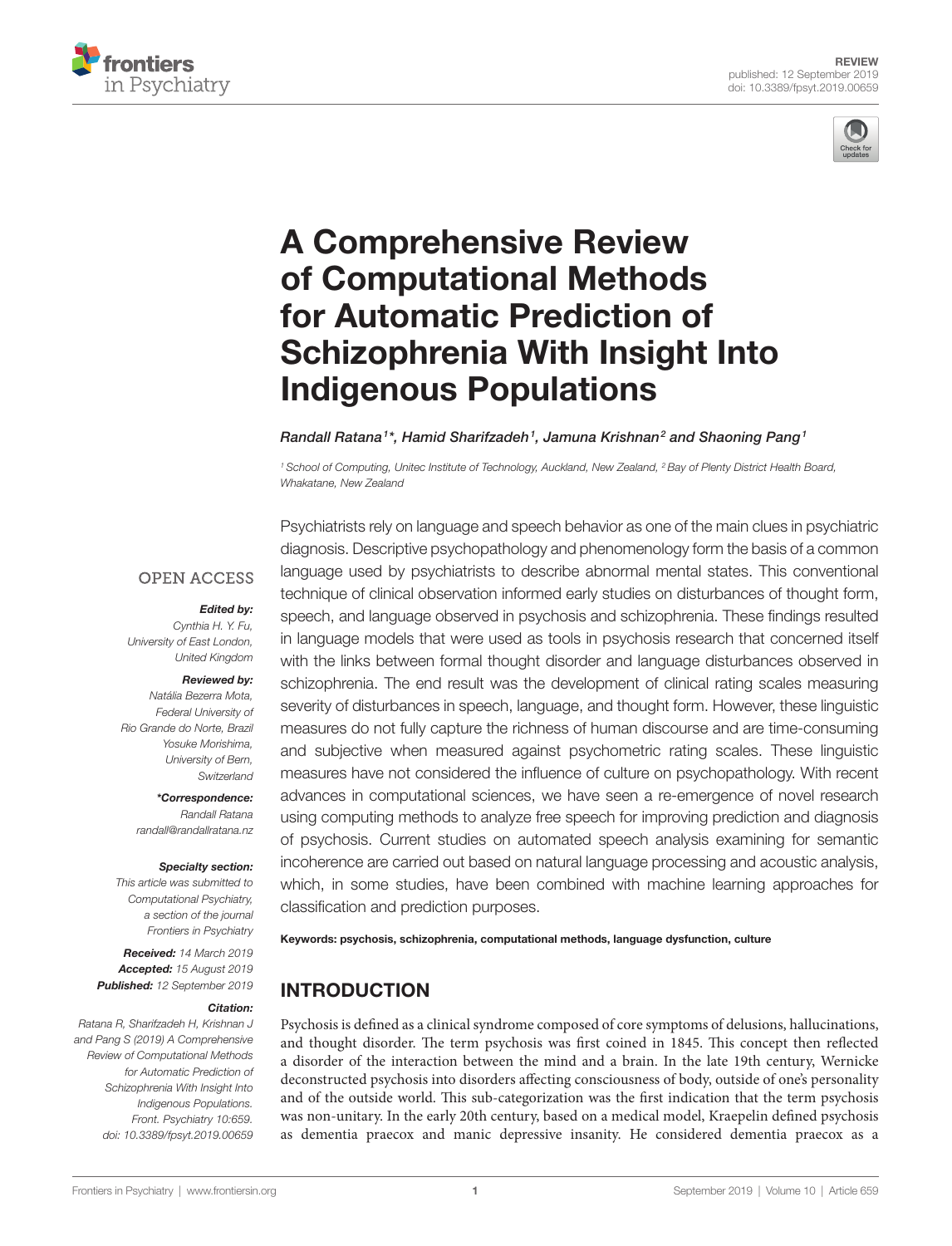neurodegenerative disease (today known as schizophrenia). In contrast to Kraepelin, Blueler renamed dementia praecox as schizophrenia. He was first to describe positive and negative symptoms. The term schizophrenia means split mind; fragmented thinking of people with the disorder ([1](#page-12-0), [2](#page-12-1)).

Shifting away from a medical model, based on a phenomenological approach to understanding psyche, Jasper hypothesized the layers of mental disorder as exogenous and endogenous. Psychosis according to Jasper was present in the three different levels of mental disorder: neurosis, exogenous, and endogenous. This definition was broadened to include hallucinations and delusions, which were the basis for loss of reality. This meant the term psychosis was present in all severe mental disorders and the core symptoms were hallucinations, delusions, and disordered thinking. Broad conception of psychosis led to Schneider introducing first rank symptoms as this form of categorization emphasizes some psychotic symptoms as more important than others [\(1,](#page-12-0) [2\)](#page-12-1).

In terms of the current classification system of mental disorder in DSM-V and ICD-10, psychosis is defined based on clinically observable features and clinical picture. Thus, psychosis is a clinical syndrome composed of various symptoms. The degree to which the symptoms affect everyday function should not be part of the definition of psychosis. The presence of necessary symptoms should suffice to diagnose psychosis on a level of clinical observation.

In terms of current classification system, the core symptoms of schizophrenia are delusions, hallucinations, disorganized speech, and behavior and other symptoms that cause social and occupational dysfunction. Symptoms must be present for 6 months and include at least 1 month of active symptoms for a diagnosis. The current DSM-V has raised the symptom threshold requiring that the individual have two of the specified symptoms. The diagnostic criterion has moved away from subtypes. Instead, some of these subtypes are specifiers that help provide further details to the diagnosis. These specifiers can be used in other disorders such as bipolar and major depression.

The definitions of psychosis and schizophrenia have been recently considered by the diagnostic classification system as needing to include a cultural formulation. However, the cultural definition of psychosis and schizophrenia has different meanings and outcomes in various cultures. The current definition of psychosis and schizophrenia has been challenged by the biological and psychological interpretation and addresses issues such as colonization, indigenous worldviews, and spirituality.

Hence, the construct of schizophrenia is heterogeneous. It is also disjunctive. This means that one person receiving the diagnosis has nothing in common with another person with the same diagnosis [\(3\)](#page-12-2). The poor reliability and validity of the concept of schizophrenia has led to many researchers focusing on discrete psychotic phenomenon such as hallucinations, delusions, and language abnormalities. One study by Soares-Weiser ([4\)](#page-12-3) found that first rank symptoms of schizophrenia (FRS) correctly identified patients with schizophrenia 75% to 95% of the time. The use of FRS to diagnose schizophrenia in triage will incorrectly diagnose around 5 to 19 people in every 100 who have FRS as having schizophrenia. This study concluded

that people identified with schizophrenia based on FRS will still merit specialist assessment and help due to the severity of disturbance in their behavior and mental state ([4](#page-12-3)).

The different conceptions, assumptions, and formalism originating out of medial model and phenomenology and descriptive psychopathology meant that there was a need to quantify symptoms of mental disorder.

Clinical assessments in psychosis are based on clinician-rated and patient self-report form. In assessing psychotic symptoms, BPRS is the most widely used clinician-rated instrument. This is a scale designed to measure several psychiatric symptoms: mood, behavioral, and psychotic symptoms. The Positive and Negative Symptom Scale (PANSS) is a scale designed to assess severity of psychotic symptoms and encompasses scales of positive and negative symptoms and general psychopathology. Signs and Symptoms of Psychotic Illness is a recent rating scale used to measure psychopathological processes common in psychosis. This rating scale was designed to overcome the limitations of BPRS (Brief Psychiatric Rating Scale) and PANSS ([5\)](#page-12-4).

There are other scales used for research context-specific interviews and symptom-based instruments such as Diagnostic Interview for Genetic Studies, Diagnostic Interview for Psychoses, and Psychiatric Interview for Genetic Studies, as well as symptom specific ones such as Clinical Assessment Interview for Negative Symptoms and Psychotic Symptom Rating Scale for hallucinations and delusions. In conclusion, symptomspecific instruments were practical for clinical contexts and comprehensive in terms of symptom severity, but the diagnostic valence was not sufficiently addressed [\(5\)](#page-12-4).

PANSS rating scales remain the primary mode for assessing and diagnosing schizophrenia by clinicians and researchers. This scale is used to monitor severity of positive and negative symptoms and track treatment response. There are fewer articles on the utility of newer scales like CAINS (Clinical Assessment Interview for Negative Symptoms) and the BNSS (Brief Negative Symptom Scale) compared to older scales such as PANSS, SANS (Scale for the Assessment of Negative Symptoms), NSA-16 (Negative Symptom Assessment-16), and CGI-SCH (Clinical Global Impression Schizophrenia) [\(5\)](#page-12-4).

Screening for psychosis using existing rating instrument such as structured interview for psychosis risk syndromes (SIPS) and clinical high risk (CHR) criteria has its own set of problems such as its use in diverse samples with the goal of validating assessments, screening populations for clinical referral, recruiting samples of interest for research participation, and estimating symptom prevalence and severity [\(6\)](#page-12-5). One such study that reflects the problems with the concept of CHR by Mamaha was the overestimation of psychosis prevalence rates in Kenyan youth considered to be clinically high risk for psychosis. This study concluded that assessment tools such as psychosis risk screening instruments were not cross-culturally applicable ([7\)](#page-12-6).

Given the diverse use of screening tools, reliable tools are needed to establish reliable norms and screening thresholds as score elevations are unreliable markers of high-risk psychosis across populations and settings [\(6\)](#page-12-5).

Other than the main limitation of culture, the quality and general utility of each scale vary. Its quality is determined by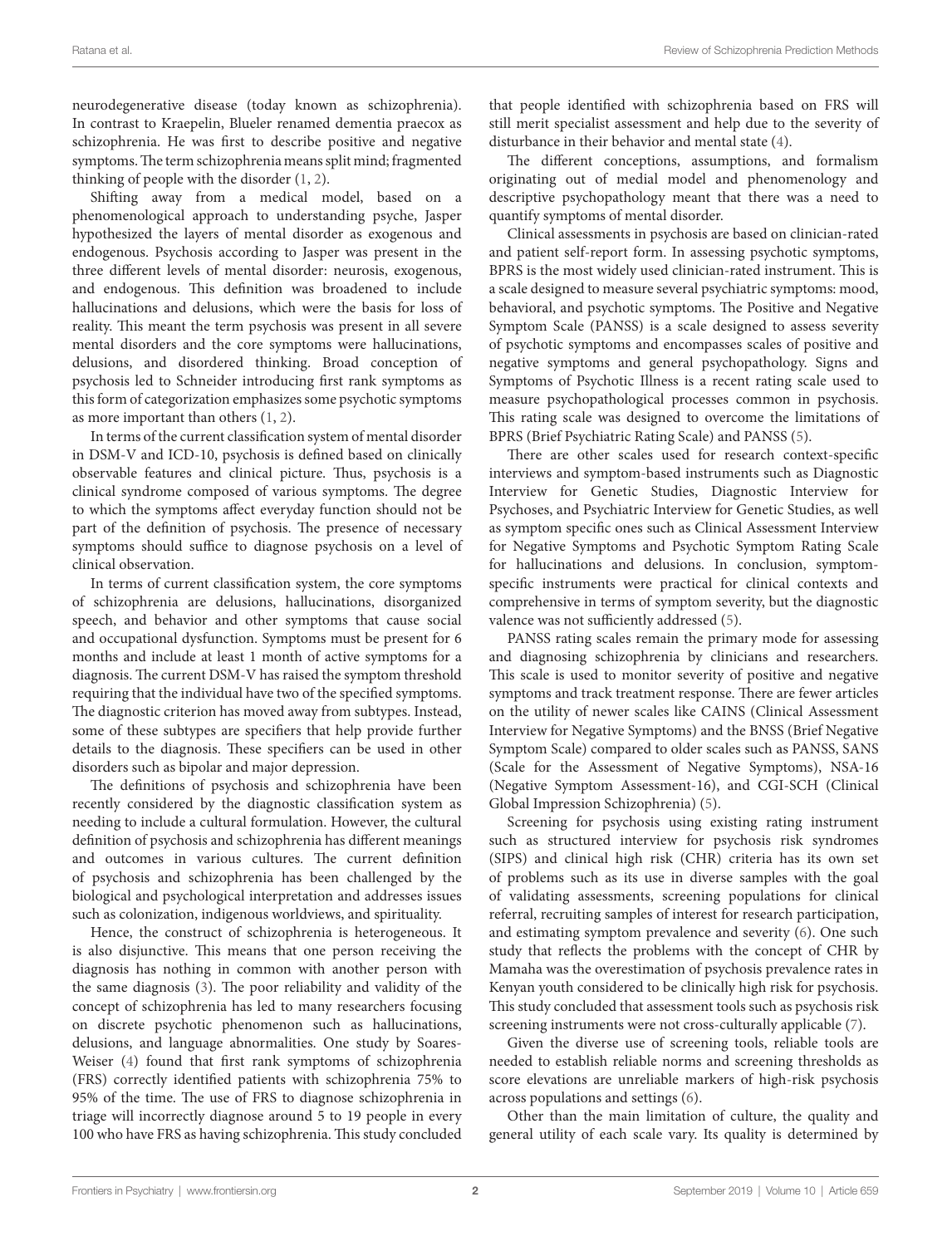the validity and reliability of the scales. The utility of the scale is determined by the time of administration and the setting for which the scales can be administered in research or clinical settings and can present as with high inter-rater reliability ([8](#page-12-7)). Older scales compared to current scales do not incorporate negative symptoms. CAINS and BNSS are considered reliable due to their concise and accessible format. To conclude, there is currently no scale that is simple and user friendly that incorporates a multidimensional model of schizophrenia that addresses psychosocial and cognitive components that would be consistent with a recovery model in mental health.

Thus, expert clinicians have to rely on clinical observation and base their diagnosis on behavioral presentation, speech, and language. Expert clinicians and psychiatrists are not free from biases (confirmation bias, cultural and racial bias) and are more likely to give a diagnosis of schizophrenia as it was perceived to benefit the patient in terms of accessing health care resources. On the other hand, other lay clinicians including psychologists are less likely to make and give a diagnosis of schizophrenia due to differing perceptions of the condition. Furthermore, most clinicians struggle with using the current diagnostic classification of schizophrenia that does not lend itself easily specifically in recognizing its presence in its early stages of illness formation ([9](#page-12-8)).

The definitions of psychosis and schizophrenia have been recently considered by the diagnostic classification system (DSM-V) as needing to include cultural formulation. However, the cultural definition of psychosis and schizophrenia has different meanings and outcomes in various cultures. The current definition of psychosis and schizophrenia has been challenged by the biological and psychological interpretation and addresses issues such as colonization, institutional racism, politics, indigenous worldviews, and spirituality. It is important to know how indigenous cultures perceive, define, and respond to mental disorders in their own perceptual and conceptual terms. Without such phenomenological understanding, it is clear that Western classification systems of psychiatric diagnosis have distorted the cultural and social reality of non-Western populations. Psychosis is not defined solely in terms of socially disruptive conduct but instead is a process whereby the person that becomes socially recognized as psychotic is a complex negotiation with moral and legal implications. In conclusion, it is imperative that early intervention psychosis services reflect the context in which it has been set up and implemented and rolled out that is the service meets the diverse needs of its communities and addresses the geographic, cultural, and political realities and it starts with acknowledgement that psychosis and schizophrenia for indigenous and non-Western cultures has a "classification system of its own" compared to existing psychiatric diagnostic classification systems and does not necessarily reflect pathology but may be measures of degrees of separation of wellness and health.

This paper aims to review existing and current studies on language anomalies in schizophrenia and then examine existing and current studies on this topic from the point of view of non-Western and indigenous cultures. Then, by moving away from linguistic studies, this paper aims to extensively review past and current literature on computational methods of analysis and prediction of psychosis and other major mental disorders. Finally, this paper will review the state-of-the-art methods based on machine learning approaches for automatic classification of psychosis and schizophrenia within a natural language processing (NLP) framework.

# SCHIZOPHRENIA AND LANGUAGE ABNORMALITIES

Psychosis is a symptom characterized by hallucinations and delusions and includes disturbance in speech and language. Schizophrenia, on the other hand, is characterized by disturbances in speech, thinking, motivation, and volition.

The similarity between schizophrenia and psychosis is that most individuals exhibit abnormalities in language such that it is considered a major symptom for diagnosis. Compared to psychosis, language disorder in schizophrenia has been clinically characterized in detail in many studies.

There is a wide range of literature on language anomalies in schizophrenia. A study by Covington derived from a survey on schizophrenic language summarized key findings that included phonetics, morphology, syntax, semantics, and pragmatics [\(10](#page-12-9)). This study identified two types of impairment: thought disorder (unable to follow a discourse plan) and schizophasia (unintelligible utterances). Thought disorder was described as a disruption of syntax–semantics interface. Schizophasia was thought to be a disruption at another level. Phonetics in individuals with schizophrenia was often abnormal. However, this study found that phonological structure, morphology, and syntax were normal or near normal [\(10](#page-12-9)). Access to lexicon was clearly impaired and characterized by stilting of speech and word approximation and neologisms.

Language disturbances in schizophrenia can be categorized as language output and language comprehension [\(11](#page-12-10)). The first approach was based on the statistical properties of language. In a given sentence, the predictability of individual words in a sentence of discourse text was measured using a type/token ratio. Type is defined as the number of different words in relation to the total number of words (token). A technique called Cloze Analysis [\(12](#page-12-11)) was used to measure predictability and type/token ratio was used to measure flexibility and variability in words. Based on studies on findings from severely thought disordered patients, a score was generated [\(12](#page-12-11)). The clinical rating scale for thought disorder originated from this approach to measuring severity of disturbances in thought form but also gave rise to the assumption that speech and language disturbances were associated with disturbances in the form of thinking ([12](#page-12-11)).

The second approach was based on lexical and syntactical structure pioneered by Chaika ([13,](#page-12-12) [14](#page-12-13)). In this approach based on classical clinical observations, each patient's speech was carefully documented and described. Chaika also proposed that sentences were produced according to semantic features of previously uttered words rather than based on a topic, thereby producing lexical and syntactic errors. When compared to healthy individuals, these findings in a patient with schizophrenia were considered to be in an exaggerated form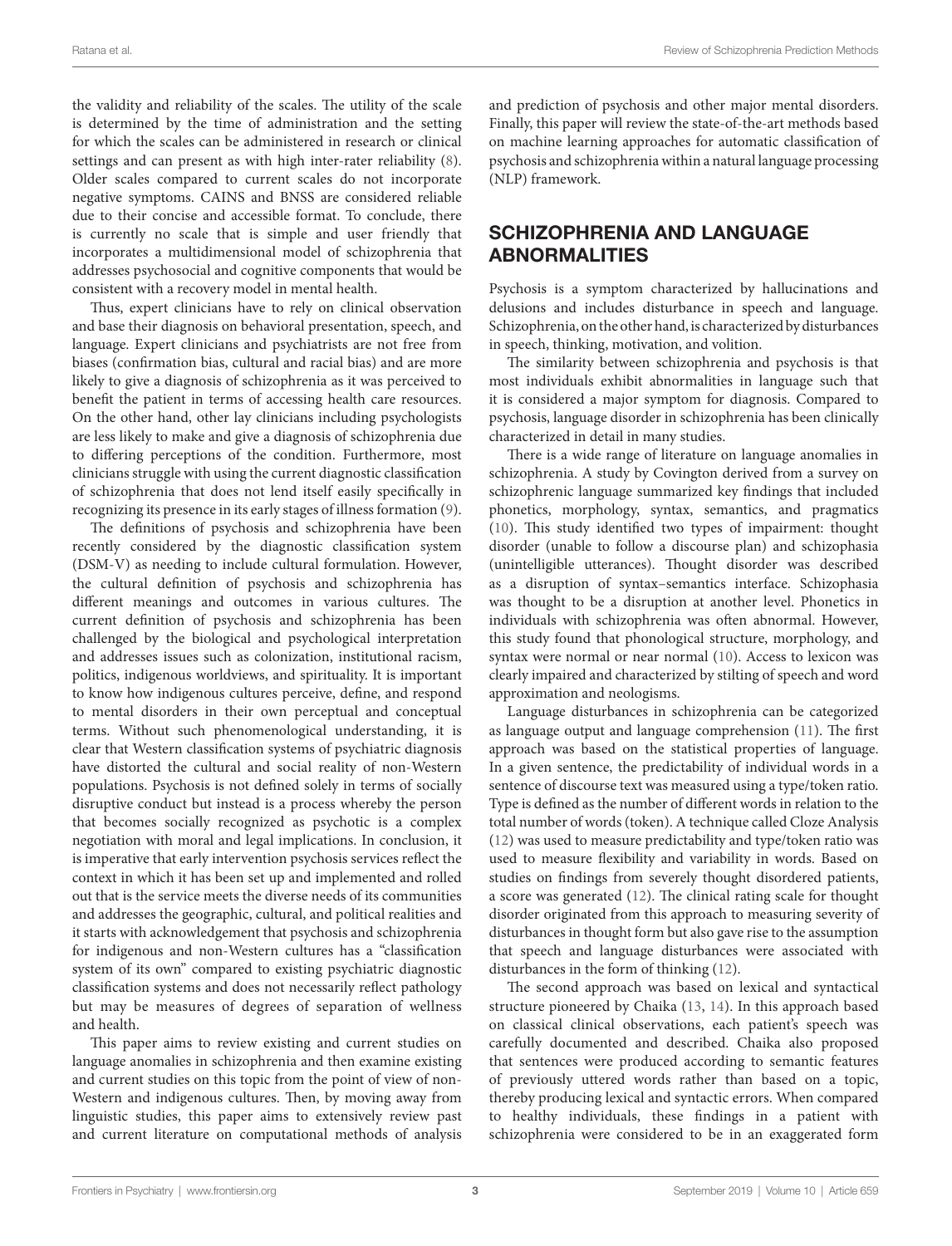[\(14,](#page-12-13) [15\)](#page-12-14). Another study by Hoffman and Sledge [\(16\)](#page-12-15) found that the speech disturbances in patients with schizophrenia were "more grammatically deviant" and "less syntactical complex" compared to controls. However, this specific finding was felt to be linked with earlier onset of illness, longer duration of illness, and negative symptoms.

A third approach to language output was focused on discourse structure [\(17](#page-12-16)[–19](#page-12-17)). The focus was on the use of cohesion devices that lined words with real words referent and with previous referents. This approach leads to another tool of measurement called Communication Disturbances Index [\(20](#page-12-18)). This measurement tool sub-divided the patient's referential impairments into categories such as vague, missing information and confused reference ([20](#page-12-18)). **[Table 2](#page-3-0)** summarises the linguistic models in schizophrenia. Other forms of abnormalities in language structure and form have been summarized in **[Table 1](#page-3-1)**  covering other studies [\(15,](#page-12-14) [21](#page-12-19)[–24\)](#page-12-20) with respect to the type of language abnormalities they studied. As it is evident in **[Table 1](#page-3-1)**, language disturbances can vary from a semantic to syntactical to discourse level to severe forms of language disturbances manifesting as thought disorder and expression of meaning.

Language comprehension in patients with schizophrenia is subtle compared to language production (output) and is less well documented. Disturbances in language comprehension is characterized by patients' difficulties with figurative language. Some patients present with concrete thinking. Abstract thinking through the use of proverbs and metaphors was commonly used to assess thought disturbances in schizophrenia. This has been demonstrated in various studies that confirmed a common finding that patients with schizophrenia preferred concrete interpretations when asked to interpret figurative language. Newer studies have proposed new ways of conceptualizing language dysfunction such as propositional and deictic meaning ([25,](#page-12-21) [26\)](#page-12-22).

According to DSM-V criteria, a diagnosis of schizophrenia requires at least one of the three positive symptoms (hallucinations, delusions, and disorganized speech). None of these symptoms were inherently related to language disturbances.

<span id="page-3-1"></span>

| <b>TABLE 1</b>   Table of language abnormalities. |                                                                  |  |
|---------------------------------------------------|------------------------------------------------------------------|--|
| <b>Study Authors</b>                              | <b>Language Abnormalities</b>                                    |  |
| Rochester, Martin (15)                            | Thought disorder, patient discourse                              |  |
| Kuperberg, Caplan (21)                            | Thought disorder, speech disorder                                |  |
| Rochester and Martin (15)                         | Phonology, morphology, semantics, pragmatics                     |  |
| Goldberg (22)                                     | Thought disorder separate from speech disorder                   |  |
| Andreasen (23)                                    | Illogical thinking, incoherence                                  |  |
| Flack et al. (24)                                 | Disordered processes, discrepancies in<br>expression and feeling |  |

<span id="page-3-0"></span>TABLE 2 | Table of linguistic models.

| <b>Study Author</b>                         | <b>Linguistic models</b>                                       |
|---------------------------------------------|----------------------------------------------------------------|
| Rochester and Martin (15)<br>Andreasen (23) | Cohesion analysis<br>Syntactical analysis                      |
| Maher $(12)$                                | Textual analysis of discourse, cloze procedures,<br>type/token |

DSM-V describes formal thought disorder as disorganized thinking and is inferred from an individual's speech. The speech patterns range from patients who are productive and communicate well, or speech is produced and the listeners struggle to make sense of the content, or in a classical profile, the different forms of thought disorder characterized by loss of goal, derailment, and tangentiality.

Rosselló et al. described a linguistic model that described how positive symptoms were inherently a form of language dysfunction. In this paper, the authors proposed a linguistic model underpinning the three positive symptoms of hallucinations, delusions, and disorganized speech. The linguistic model describes the one-to-one correlation between human specific thought or meaning and forms of grammatical organization as an integrative and co-dependent view of linguistic cognition and its sensory-motor dimensions. The authors further explain the core dimensions of meaning-mediated grammar as forms of referential and propositional meaning. Hence, based on this model, the positive symptoms of schizophrenia is a failure in language-mediated form of meaning manifesting as either a disorder of speech perception (auditory verbal hallucinations), abnormal speech production running without feedback control (formal thought disorder), or production of abnormal linguistic content (delusions) [\(27](#page-12-23)).

Thus, it is important to understand the relationship between specific cognitive abnormalities and the clinical symptoms of schizophrenia. Andreasen et al. generated composite scores for negative, disorganized, and psychotic symptom ratings in 134 patients with schizophrenia (based on DSM-IV criteria). Partial correlations were computed with neuropsychological measures. This study found that negative symptoms were related to poor performances on tests of verbal learning and memory, verbal fluency, visual memory, and visuo-motor sequencing. Disorganized symptoms (positive FTD, inappropriate affect, and bizarre behavior) were correlated with lower verbal IQ and poor concept attainment. Psychotic symptoms (delusions and hallucinations) had no significant relationship with cognitive deficit ([28\)](#page-12-24).

Older studies supported Andreasen's hypotheses that negative and positive symptoms (disorganized) are associated with cognitive impairment. The pattern of cognitive deficits associated with negative symptom is different to disorganized symptoms [\(29](#page-12-25)). This further suggested that these two symptom dimensions had different neurobiological substrates. This study by Andreasen is further supported by earlier studies that found that paranoid patients with good pre-morbid adjustment had shorter duration of illness and showed little or no cognitive impairment. The paranoid subtype described in these studies is of high-level delusions and may represent a group of schizophrenic patients in whom there is no relationship between psychotic symptoms and cognitive dysfunction ([30\)](#page-12-26).

Hence, DSM-III-R and DSM-IV explicitly incorporate this lack of association between psychotic symptoms and cognitive dysfunction into their diagnostic criteria for the paranoid type of schizophrenia. The diagnostic criteria for the paranoid type in DSM-III-R and DSM-IV include prominent delusions and the absence of cognitive dysfunction.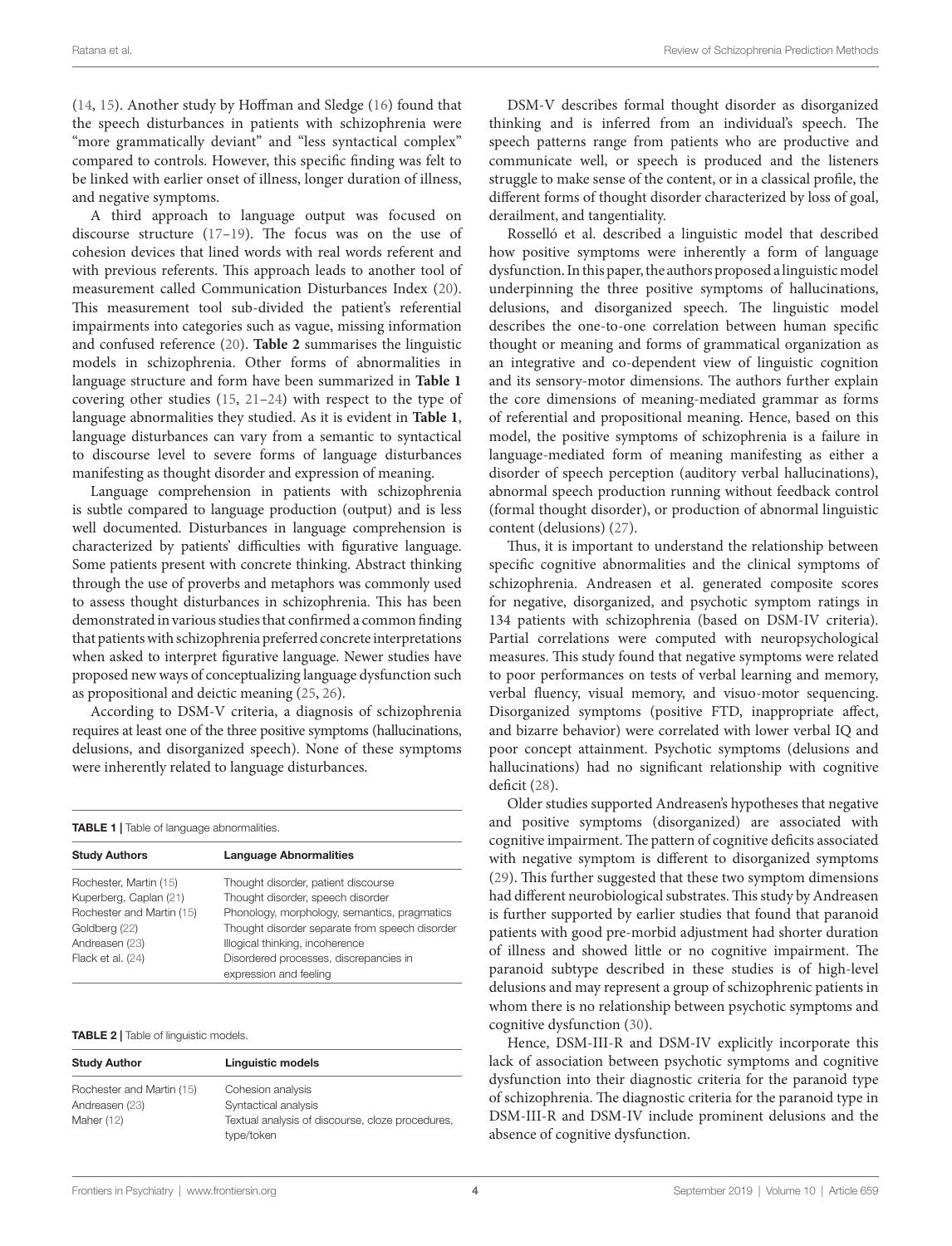In conclusion, although it is easy to recognize schizophrenia speech to some extent, the same cannot be said about defining all of its features due to anomalies at multiple levels of language processing. By reviewing existing literature, we tried to classify some of these abnormalities associated with schizophrenia in this section. This review showed that in individuals with formal thought disorder, there were greater disturbances in language, and in persons with no formal thought disorder, there were least disturbances in language (speech volume and syntactical complexities). Schizophrenia is characterized by positive symptoms (hallucinations, delusions, disorganized thinking), negative symptoms (alogia, apathy, amotivation, and avolition), and cognitive dysfunction, which is not a diagnostic criteria. Schizophrenia affects cognitive abilities in the domains of attention, memory, processing speed, social cognition, and executive functioning. Cognitive dysfunction precedes, coincides, and outlasts positive symptoms. [\(31](#page-12-29), [32\)](#page-12-30).

In the next section, the focus is on the specific phenomenon of language disturbances and schizophrenia within a cross-cultural context.

# CROSS-CULTURAL FINDINGS OF LANGUAGE DISORDER IN **SCHIZOPHRENIA**

Schizophrenia is found worldwide in diverse cultures. Within a Western model of schizophrenia, this condition has been purported to be fundamentally similar across all cultures with the only difference in its content and form [\(33\)](#page-12-31). However, this supposed universality of the incidence and prevalence of schizophrenia has been challenged [\(33](#page-12-31)). The lifetime prevalence and incidence of this disorder varies significantly in time and place [\(33](#page-12-31)).

According to a review by Viswanath, delusions encountered in schizophrenia were found to be related to patient's social, cultural, and social background [\(34](#page-12-32)). Religious delusions were common in Christian communities and rare in Hindu, Buddhist, and Muslim religion. Magical delusions were common in rural communities. The first large-scale cross-cultural evaluation of hallucinations found that visual hallucinations were more common in Africa. Another study found higher occurrence of auditory and visual hallucinations in non-European patients than in European patients. The ISPS showed that auditory hallucinations were commonest in all cultures and that visual hallucinations were the commonest in Africa and the rarest in Pakistan. This review concluded that FRS was culture free [\(34\)](#page-12-32).

VK Varma ([35\)](#page-12-33) found that language and thought differences underpinned the main cross-cultural differences in symptoms and subtypes observed in schizophrenia. This study posited that greater linguistic competence leads to elaborate systematized delusion. This was associated with a poor prognosis. Low linguistic competence instead was considered as preventative of formation of elaborate delusion.

Another study of symptoms of schizophrenia in a community in Borneo [\(20](#page-12-18)) showed that cultural conception of thinking and feeling shaped individual experiences. Translation from English to Iban of present examination states such as thought insertion and withdrawal led to difficulties. Similarly, in another study examining the predictability of speech in Nigerian patients with psychosis using Cloze technique, it was found that the speeches were significantly less predictable. That said, the poor predictability of speeches of patients with psychosis showed significant correlations with presence of formal thought disorder. This study concluded that speech impairment observed in psychosis was universal across cultures, but the same could not be concluded about predictability of speech alone in the diagnosis of psychiatric patients [\(36](#page-12-34)). A study by Toppelberg found that language competence varied with psychosis and those in an acute psychotic state were often unable to express themselves in their second language ([37\)](#page-12-35).

In another study examining language content in Turkish patients in acute phase psychosis, using computer content analytic procedure, it was found that the speech content of Turkish patients with *schizophrenia* exhibited considerable similarity to that previously observed in American subjects, but there were certain dissimilarities that appeared to reflect the impact of culture on the manifestations of the schizophrenic disorder [\(38](#page-12-36)). The phenomenological differences between the three psychiatric syndromes compared were also reflected in the results of the content analysis. The most dissimilar syndromes were mania and depression, whereas the most similar were mania and *schizophrenia* ([38\)](#page-12-36).

Studies on bilingualism and psychosis for example found that people with schizophrenia who acquired a second or foreign language presented with linguistic deficits that were not as prominent (in some instances, altogether absent) when patients use their non-dominant language [\(39](#page-12-37), [40,](#page-12-38) [90\)](#page-14-0). This is further supported by another study in bilingual patients with psychosis that showed that more language abnormalities were found in the English language compared to a native language [\(41](#page-13-0), [42](#page-13-1)). Some studies found that in multilingual patients with schizophrenia, one language may become less fluent and ungrammatical while other languages were semantically and grammatically coherent ([43\)](#page-13-2).

Maori (Indigenous population of New Zealand) understanding of extraordinary experiences and symptoms of schizophrenia often have a predominant explanation of being spiritual. In a study by Taitimu and Read [\(44\)](#page-13-3), Maori participants were described as "tended to hold multiple explanatory models." In this study, participants viewed experiences of psychosis as being due to a Maori ailment (Mate Maori), a gift (Matakite), or a Pakeha disease (Western psychiatric illness). However, the borders between these explanations varied by participant and depended on the experiences' content, control, and context. The most common ways of understanding these experiences were spiritual and cultural in nature, although other explanations included psychosocial, biomedical, and historical trauma-related reasons ([44\)](#page-13-3).

Another study by Te Aonui and T. Kake ([45\)](#page-13-4) examined the cognitive neuro-psychological functioning in Maori diagnosed with schizophrenia. This study found that there was limited evidence on key clinical features of schizophrenia in Maori to inform decision making. Using clinical measures to assess a range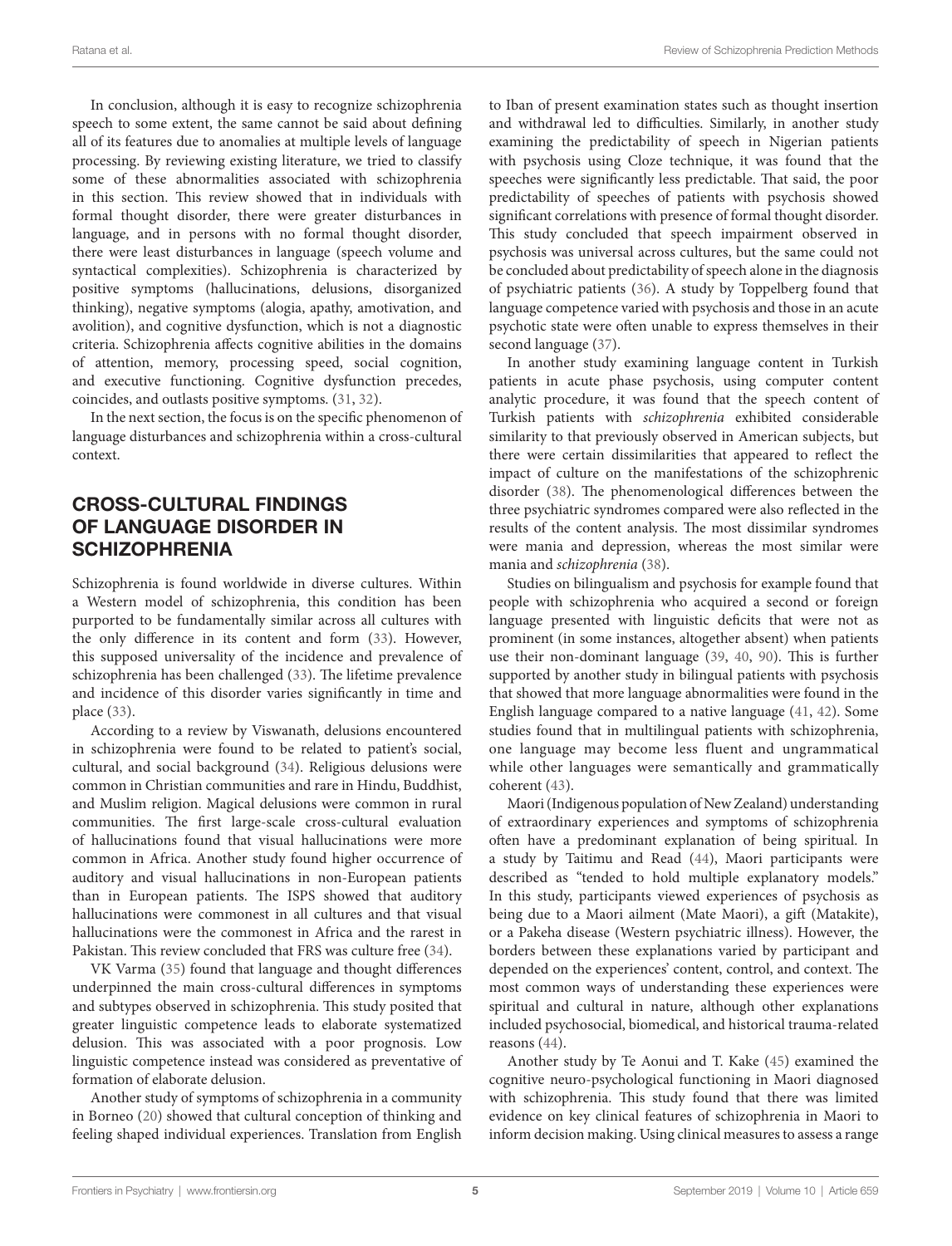of cognitive functions, this study found that Maori diagnosed with schizophrenia had greater impairment of verbal memory. The cognitive impairment was independent of psychotic symptoms but was associated with a higher anti-psychotic dose, higher anti-cholinergic load, and longer duration of illness ([45\)](#page-13-4).

There are currently no studies examining language disturbances in Maori patients in a bicultural setting. However, a study by Waters [\(46](#page-13-5)) might provide some insights into the link between deficits in verbal memory and language dysfunction (speech perception) observed in patients with schizophrenia. Waters ([46\)](#page-13-5) found that patients with schizophrenia showed difficulties with integrating speech content and speaker identity in memory, which was measured based on a gender-identity recognition task. The study found that female voices had more complex vocal characteristics and required greater integration compared to male voices. This study asserts that based on their findings, memory binding impairments may result in degraded or incomplete memory traces as the task requirement became increasingly complex [\(46](#page-13-5)). This study did not take into account the influence of culture. This study highlights the importance of considering cultural influences on verbal tasks and acquired knowledge [\(47](#page-13-6)).

A study [\(48](#page-13-7)) found that Mandarin-speaking patients showed impairments in basic auditory processing unlike Western groups, which relates to deficits in word recognition and social outcomes. Compared to the Western group, tonal deficits were related to emotional processing of speech but language processing was minimally affected. Language differences and tone were identified as an important variable in language disturbances in schizophrenia ([48\)](#page-13-7).

The only automated study in a cross-cultural setting of Singapore analyzing speech and language disturbances in schizophrenia at a lexical level found that the results of the study were limited by the accuracy of speech recognition as the accuracy of converting Singapore English to text was significantly lower than for native English (UK, US) ([49\)](#page-13-8).

In summary, these studies showed that a complex relationship exist between language and psychosis within cultural context. Old and current literature examining language disturbances in patients with schizophrenia in a cross-cultural setting have resulted in inconsistent findings. Cross-cultural similarities outweigh the differences in nature of presentation of schizophrenia and it is clear that cultural factors affect the course and pattern of its symptoms.

Although language manifests as a seamless whole with phonology, syntax, semantics, and pragmatics processes working together, underpinning this is the many dissociable mechanisms that underlie linguistic competence. It is difficult to conclude with certainty that positive symptoms come from verbal cognitive deficits. There is only one study that describes the relationship between language competence and delusions and catatonia. In addition, little attention has been directed in cross-cultural research to address the extent of cultural modulation of positive symptoms (cross-cultural construct that is robust).

In sum, it is imperative that researchers in natural language studying speech and language disturbances observed in schizophrenia understand the characteristics of speech and language features in a context of multiple world-views ([44,](#page-13-3) [45](#page-13-4)).

# COMPUTATIONAL METHODS

Computational methods aim to model the abnormal patterns of the brain and attempt to relate it to normal function of the brain. There are two approaches to computational method: data analysis methods from machine learning (standard statistical methods) and theory-driven models that mathematically specify mechanistically interpretable relations between variables (observable variable, postulated and theoretically meaningful hidden variables) ([50,](#page-13-9) [51\)](#page-13-10). In the next section, we will review NLP and latent semantic analysis (LSA) techniques and current studies as to how it addresses specific symptoms of psychosis and schizophrenia. Using statistical methods, machine learning has demonstrated an ability to detect subtle features of psychosis in language. Semantic coherence, semantic density, and acoustic analysis are the current methods used in detecting early signs of psychosis. Machine learning can measure the linguistic variables, semantic coherence and semantic density, and use of words relating to sound.

# Natural Language Processing

NLP is a technology used to aid computers in understanding human's natural language. NLP applies algorithm to identify and extract natural language rules. The result is unstructured data that are converted into an understandable form for computers. Syntactic analysis and semantic analysis are the main techniques used to complete NLP tasks. There are several techniques involved in syntactical analysis such as lemmatization, parsing, parts of speech tagging, word segmentation, sentence breaking, stemming, and morphological stemming.

Semantics analysis comprises application of computer algorithms aimed at understanding the meaning and interpretation of words and how sentences are structured. Techniques involved in semantic analysis are named entity recognition, word sense disambiguation, and natural language generation.

## Latent Semantic Analysis

LSA is a technique in NLP, also known as a bag of words approach. It is a high-dimensional associative model that is based on the concept that word meaning is a function of the relationship of each word to every other word in a sentence [\(52](#page-13-11)). The LSA method used in current studies on automated prediction of psychosis enabled the development of predictor of transition of psychosis based on speech analysis. The predictors of speech dysfunction in patients at risk of developing schizophrenia were divided into speech pre-processing and speech analysis and cross-validation ([53](#page-13-12)).

For the purpose of semantic analysis, LSA is trained on a corpus of transcriptions and collection of speech. Studies that used this method of cross-validation used specific corpus databases ([53](#page-13-12), [54](#page-13-13)). This method was used as LSA does not contain humanly constructed dictionaries, knowledge base, semantic networks, grammars, syntactic parses, or morphologies. LSA takes as it inputs raw text parsed into words and defined as unique character strings and separated into meaningful passages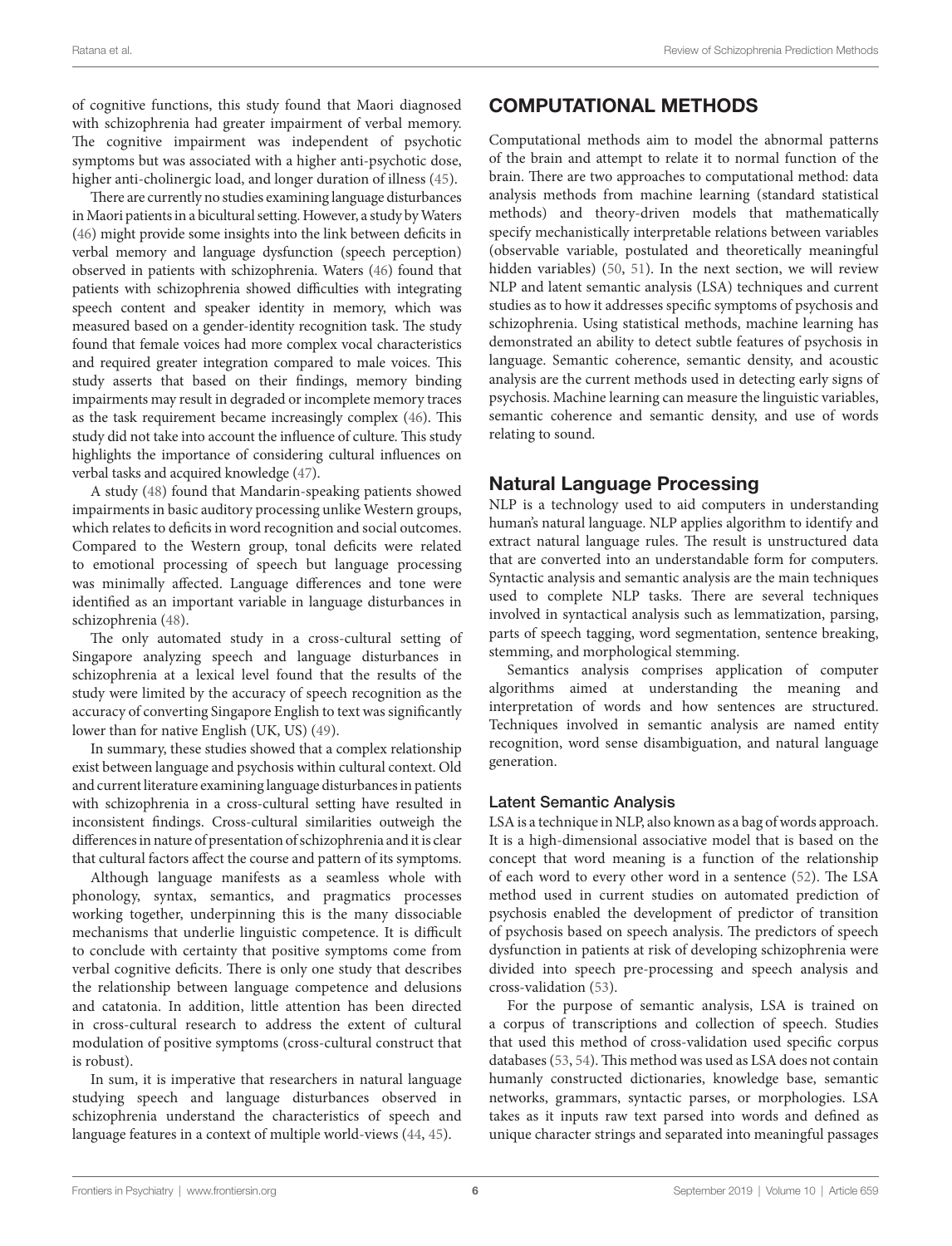such as sentence and paragraphs. As such, this will result in many LSA models. These models will differ in terms of linguistic items: words, content-words, nouns–verbs, and main concepts. It is computationally challenging to produce models from large datasets such that it can provide a large coverage for the actual vocabulary in use. Hence, large LSA models are rare. In addition, the scores assigned by these models are strongly correlated with human judgment.

LSA theory is based on a linear associative model that embodies no human knowledge beyond its general learning mechanism to analyze a large corpus of natural text and generate a representation that capture the similarity of words and text passages. On that note, LSA is a distributional model and therefore is not an efficient representation of human language and communication. Representation based on LSA model is dense and cannot be indexed based on individual dimensions. Furthermore, the theoretical foundation of the LSA model to a large extent was considered as incomplete [\(52\)](#page-13-11).

Thus, based on current studies that used the LSA method, the limitation of this language model lies in the gap in knowledge about what is normal across development for automated linguistic variables ([53,](#page-13-12) [54](#page-13-13)). LSA does not handle all aspects of language processing but offers a biologically and psychologically plausible mechanistic explanation of the acquisition, induction, and representation of verbal meaning.

Evolving technology and intensive methodologies for cognitive studies in schizophrenia such as LSA have enabled further study of the differential cognitive deficits observed in schizophrenia. The wide-ranging ability offered by LSA based on its ability for cognitive modeling of learning and memory processes and for computing coherence in language and thought process has enabled a finer-grained method for evaluating cognitive dysfunction (verbal fluency task), memory processes (semantic and working memory), and discourse organization (thought disorder) compared to more subjective or observational measures of thought disorder.

LSA works by applying dimension reduction to local co-occurrence data from a large collection of documents after performing singular value decomposition on it. When the reduction is applied, the system forms condensed representations for the words that incorporate higher-order associations. The higher-order associations are primarily responsible for any semantic similarity between words in LSA. A memory model is described that creates semantic representations for words that are similar in form to those created by LSA. However, instead of applying dimension reduction, the model builds the representations by using a retrieval mechanism from a wellknown account of episodic memory. Kuperberg in his study hypothesized that thought disorder reflects a deficit in semantic processing that can be dissociated from deficits in semantic and working memory. This study also suggested evidence that cognitive symptoms were independent of positive symptoms. The apparently contradictory local semantic coherence and higherorder structural incoherence (thought disorder) can be explained by the opposite tendencies between the semantic associative inclination on one hand and the incapacity to monitor higherorder structural planning on the other hand [\(55](#page-13-14), [56\)](#page-13-15). Hence, a

clear advantage of LSA is its ability to demonstrate that negative symptoms and cognitive deficits are related but separable.

Positive symptoms and cognitive deficit are unrelated and can be discriminated. An example of the usefulness of NLP in treating delusions is described in a paper that postulates that delusions may be treated from delusional assertion into a non-delusional one, for example, by using a three-step linguistic therapy model. Syntactic priming, the tendency to reproduce specific language structures that one is exposed to, suggests that the therapist's language use may be critical. This notion requires the traditional belief that language is simply a way of expressing thought to be challenged; it relies instead on a more nuanced understanding of a closer interdependence of thought and language.

In conclusion, the ultimate goal of LSA is data mapping, which provides information beyond the lexical level and reveals semantical relations between the entities of interest. Thus, because of its generality, LSA is a valuable analysis tool with a wide range of applications.

## Parsing

Parsing refers to the formal analysis by a computer of a sentence of string of words into its constituents [\(57\)](#page-13-16). By using current studies that have used parsing as part of NLP, the following discussion will focus on the different approaches to parsing and the limitations of this technique.

Modern parsing techniques are partly statistical and rely on a corpus of training data already annotated (parsed by hand). This approach allows the system to gather information about the frequency with which various constructions occur in specific contexts. Modern parsing approaches used include probabilistic context free grammars (PCFGS) ([57\)](#page-13-16), maximum entropy, and neural nets.

Parsing some forms of grammar formalism using computational methods is difficult. Thus, often some kind of context-free approximation to the grammar is used to perform first pass. Computational methods that use context-free grammars rely on the CYK (CockeYoungerKasami) algorithm, which is a rule-based parser [\(58](#page-13-17)). This algorithm is used to decide whether a given string belongs to a language of grammar or not. The CYK algorithm only operates on context-free grammar given in Chomsky Normal Form (CNF). Normal forms give more structure to work with, resulting in easier parsing algorithms.

Automated studies that used parsing as part of the NLP technique in assessing semantic cohesion used a generalized approach to parsing. This is a framework that uses both rulebased and statistical-based parsing algorithms. A generalized algorithm consists of five components, such as grammar, logic, semi ring, search strategy, and termination condition, that address problems with computational methods of parsing some forms of grammar ([58\)](#page-13-17).

A limitation of this approach to analysis was developing a qualitative parser for phonetically and morphologically rich languages. Literature is limited on different parsers developed for other languages that are required for NLP applications in machine learning; however, one example can be seen in ([59\)](#page-13-18) in which parsers are developed based on a method that suited free word order languages (e.g., Urdu).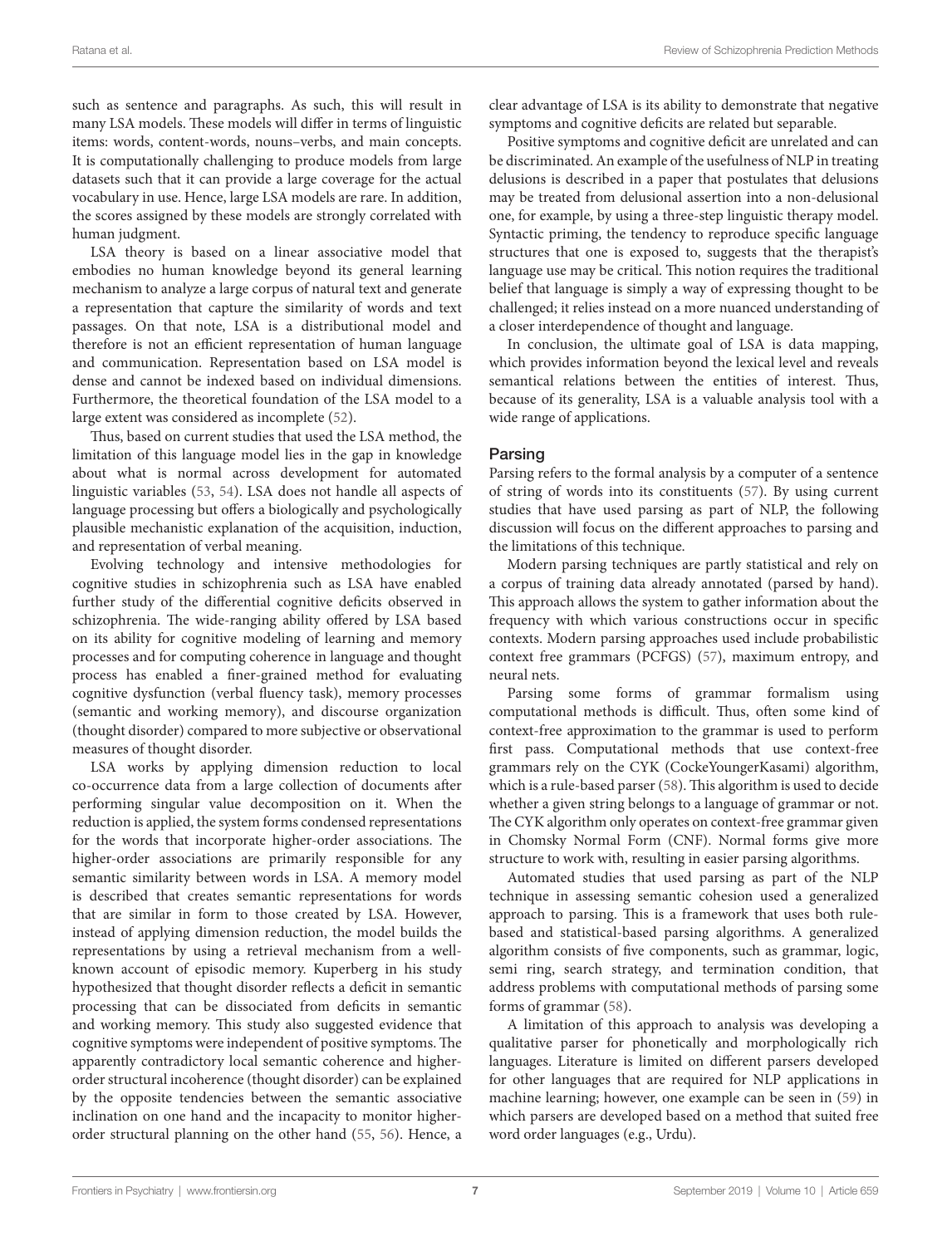Parsing is a technique in NLP that is useful in studying some groups of patients with schizophrenia who have intact lexical processing but impaired grammatical processing. One such study described this group of patients with schizophrenia as worse at producing the past tenses of regular and novel than irregular verbs, as compared to healthy control subjects. This pattern supports the dual system hypothesis that grammatical processing is impaired in schizophrenia, while lexical processing remains relatively spared, at least for forms like irregulars, which are presumably learned well before disease onset. Additionally, patients' thought disorder scores predicted their performance at regular and novel (but not irregular) past-tense production, consistent with previous findings suggesting a relationship between thought disorder and grammar. This study demonstrates the ability offered by LSA to model neurocognitive deficits observed in language disturbances observed in patients in schizophrenia. In this study, the model is based on a single mechanism that posits that the learning and use of language depend on a single computational mechanism and therefore assume no *a priori* distinction between lexicon and grammar. One such model hypothesizes that the computation of irregular inflected forms depends particularly on semantics (in comparison to regular verbs), while inflection of novel forms depends particularly on phonology. Simulations of phonological damage to the model revealed a pattern of greater impairment on the production of past-tense forms for novel verbs than for regular and irregular verbs (which in turn were similarly impaired).

### Speech Tagging

Part of speech tagging is the process of marking up a word in a text (corpus) as corresponding to a part of speech based on both its definition and its context ([60\)](#page-13-19). This process considers relationship with adjacent and related words in a phrase, sentence, or paragraph. The following section will discuss the various approaches to speech tagging and the important tasks it has in NLP and of its limitations.

In a rule-based tagging approach for example, software such as Part-of-Speech-tagger (POS tagger) reads texts in some language and assigns parts of speech to each word such as noun, verb, and adjective ([52\)](#page-13-11). A statistical-based tagger approach uses a crossvalidated classifier based on machine learning algorithm in two stages: learning the underlying patterns using sub-set and the other predicting labels of samples not used during the learning stage ([61\)](#page-13-20). Lastly, a transformational based approach focuses on using other methods of cross-validation of semantic coherence.

Only one current study [\(53\)](#page-13-12) has utilized speech samples analyzed using POS-Tag. This consisted of labeling every word by its grammatical function. Cross-validation was performed against classical literature aimed at testing for different levels of disorder within a range of texts modified according to semantic coherence. Ultimately, this method was aimed at testing whether the computational method could detect modifications. This saves new rules learned in the process for the future ([53\)](#page-13-12).

These techniques based on Western languages have shown a satisfying performance of 94%. However, other supervised POS-Tag technique in non-Western languages requires a large amount of annotated training corpus to tag properly ([59\)](#page-13-18). A limitation of this study ([53\)](#page-13-12) was the ability to develop an equivalent POS-Tag for the various non-Western languages as comparable with English POS-Tag. Non-Western languages do not have similar grammatical rules as the English language. Studies done in different languages require different POS-Tag models; for example, Southeast Asian languages tend to use stochastic tagging models [\(59](#page-13-18)).

Speech tagging based on the right context for a given language is important as some languages exhibit systematic ambiguities of words that can be correctly disambiguated only by the right context.

POS tagging is a fundamental step required by various NLP systems. It is an NLP technique that offers a method for developing sentence classification models for a range of severe mental illness (SMI) symptomatology. POS tagging is useful in terms of generating sentence classification given that the diagnostic semantics reflects common conditions in mental health based on classification taxonomies; it is the symptomatology of a condition that is used by clinicians to determine an appropriate treatment plan. This is due to the broad symptomatic manifestations of mental disorders, in the sense that, at a given time, a patient assigned a diagnosis (such as schizophrenia) can present with all, many, or very few of the symptoms associated with the condition. This is particularly pertinent to clinical practice where diagnoses are not necessarily assigned using research criteria. The problems of diagnostic semantics are especially apparent in SMI (schizophrenia, schizoaffective disorder, and bipolar disorder). This method allows for automatic extraction for many of the most informative symptoms from the patient narrative. Hence, the free text portion of the mental health EHR contains a potentially vast and complex tapestry of clinical information that, to date, has been effectively "invisible" when it comes to the generation of data specifically for clinical evaluation. The disadvantage, however, is that the annotation process is both knowledge-intensive and time-consuming in the clinical domain and the training of a POS tagger relies on sufficient quality annotations.

The advances in NLP due to enhanced computer processing power (Moore's Law) have resulted in gradual lessening of use of Chomskyanth theories of linguistics. Chomskyanth theoretical underpinnings discouraged the use of corpus linguistics that underlies machine learning approach to language processing. For the purpose of this article, Chomsky theory states that all individuals are born with innate knowledge of grammar that serves as a basis for language acquisition. Everett in his study challenged Chomsky's theory based on his findings of the language structure of the Pirahã people indigenous to Brazil. The language of the Pirahã people lacked grammatical constructs and several kinds of words commonly found in all languages. The absence was not due to inherent cognitive limitations but due to cultural values, i.e., immediacy of experience principle [\(62](#page-13-21)).

To conclude, the current trend in NLP research is focused on statistical models. These models have enabled probabilistic decisions based on attaching real-valued weights to the features that make up the input data.

Many speech recognition systems rely on statistical models that allow for more robust unfamiliar inputs, specifically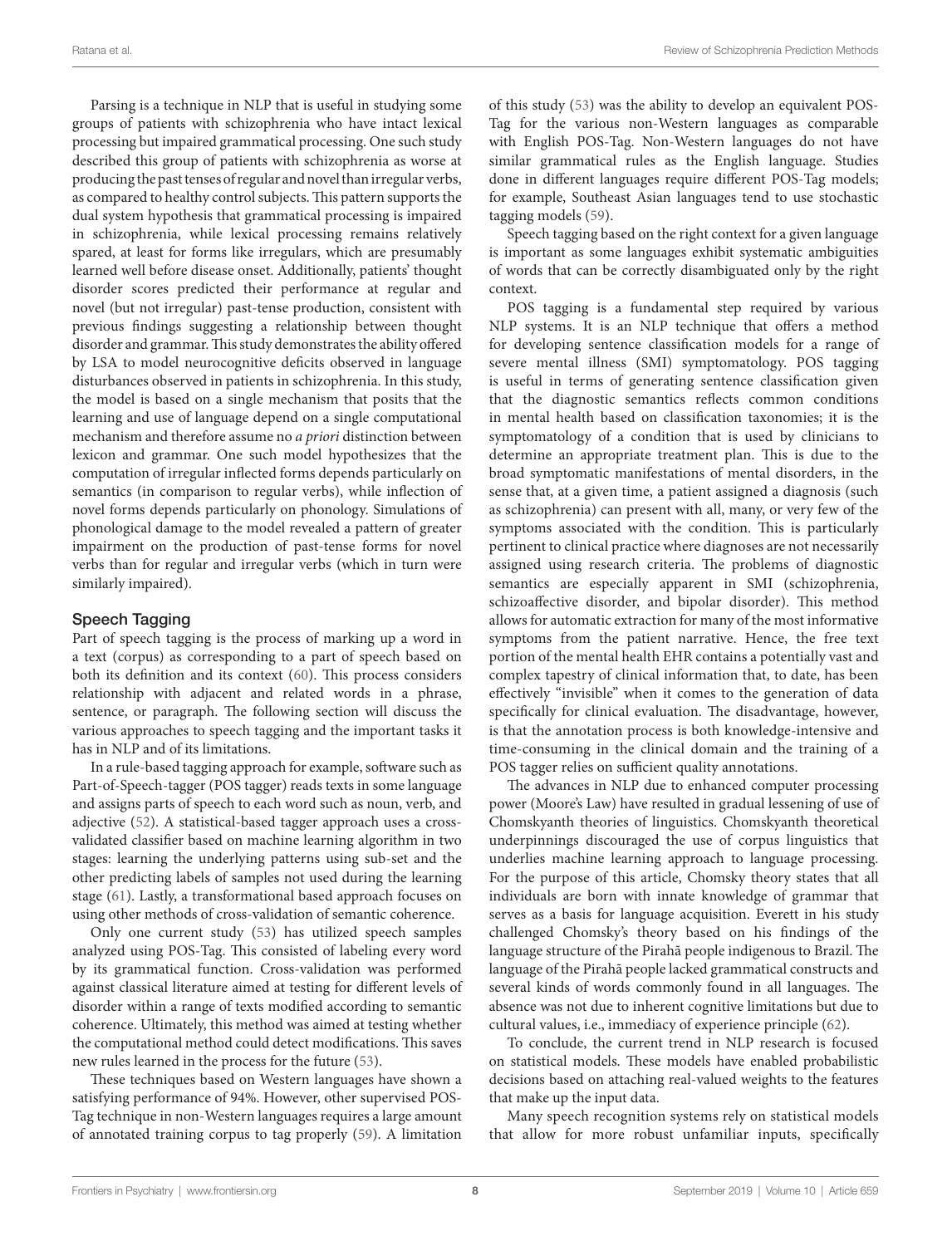one that contains errors (real-world data) and produces more reliable results when integrated into a larger system that comprises multiple subtasks. The use of POS tagging introduced the use of hidden Markov models to NLP. Hidden Markov model is defined as Markov chain for which the state is only partially observed. Observations are related to the state of the system but are typically insufficient to precisely determine the state. One common use is for speech recognition. The observed data is the speech audio waveform and the hidden state is the spoken text.

In the next part of this article, we will review studies that used automated speech analysis in patients with a psychotic illness and schizophrenia.

# OVERVIEW OF EARLIER STUDIES USING AUTOMATED SPEECH ANALYSIS

Early studies in automated speech analysis were limited in the ability of its software to organize speech and language material. Thus, analysis of patient's oral contributions was conducted at a discourse level. One such study conducted by Noel-Jorand [\(63\)](#page-13-22) found that common disturbance in the discourse of patients was a lack of speech cohesion. However, compared to current studies, the method described in this study was superior in terms of investigating wide-ranging disturbances at a single point in time and at varying levels [\(53](#page-13-12), [64\)](#page-13-23). In addition, this method of discourse analysis was adaptable for analyzing speech in patients with schizophrenia. The speech data from this study concluded that the language impairment was caused by underlying thought disorder [\(63](#page-13-22)).

A study by Morice [\(65\)](#page-13-24) differed to the study by Noel-Jorand, whereby the analyses of free speech samples were conducted on patients with schizophrenia, mania, and non-psychotic control. The language profiles contained syntactic variables reflecting the complexity, integrity, and fluency of spoken language. Linguistic differences between the three diagnostic groups enabled accurate (95%) classification by discriminant function analysis. Both studies suggest the important role for language analysis in psychiatric diagnosis ([63,](#page-13-22) [65](#page-13-24)).

Moving away from a speech analysis approach, in a study by Rapp [\(66\)](#page-13-25), the investigators used mental cognitive structures (objective taxonomies) and elements (case frames) in developing semantic networks that schematize speech through simulation methods by artificial intelligence [\(66](#page-13-25)). These computing-based neural networks (semantic networks) consisted of two main structures: case frames and object taxonomies ([66–](#page-13-25)[68\)](#page-13-26). Nodebased reasoning rules apply to object taxonomies (categories) and pathway-based reasoning rules apply to case frames. In this way, normal listeners might recognize speech as "crazy talk" based on violations of node- and pathway-based reasoning rules [\(66](#page-13-25)[–68\)](#page-13-26).

Older studies discussed in this section tended to study language and speech disturbances in patients with an established diagnosis of psychosis and/or affective disorder. These studies were disadvantaged by the lack of risk stratification tools such as the CAARMS (Criteria at Risk Mental State), which is widely used in many early intervention psychosis studies. However, current meta-analyses on CAARMS concluded that further research was required to improve its prediction of first episode of psychosis ([69\)](#page-13-27). On another note, old and current automated studies have not considered using a culturally sensitive interview instrument in assessing symptom profile in patients with first episode psychosis ([70\)](#page-13-28).

In conclusion, despite the different methodologies, these earlier studies demonstrated that speech and language disturbances can be quantified using computational and statistical methods. These studies also established that there was a recognizable pattern of disturbances in speech and language observed in those with a known diagnosis of mental illness that can be predicted with statistical accuracy.

## Semantic Methods: Review of Current Studies on LSA and Schizophrenia

In the following section, we will review current studies that have used NLP for analyzing semantic incoherence.

Machine learning has demonstrated an ability to detect subtle features of psychosis in language. Semantic coherence, semantic density, and acoustic analysis are the current methods used in detecting early signs of psychosis. Machine learning can measure the linguistic variables, semantic coherence and semantic density, and use of words relating to sound.

The use of computer-based assessment of natural language as a framework for measuring communication disturbances was described in an article by Cohen et al. This paper reviewed several studies that applied various computer-based assessments to natural language produced by adult patients with SMI. This review paper found that automated computerized methods were able to objectively evaluate patients in a reliable, valid, and efficient manner that complemented human ratings.

Bedi and Corcoran, in a proof-of-principle study in 2015, aimed to test automated speech analyses combined with machine learning to predict psychosis onset in youths at clinical high risk for psychosis. This study analyzed baseline interviews using automated analyses for semantic and syntactic features predicting later onset of psychosis. LSA was used to measure semantic coherence and two syntactic markers of speech complexity: maximum phrase length and use of determiners. These speech features predicted later development of psychosis with 100% accuracy and outperformed classification from clinical interviews. This method was found to have usefulness as an objective clinical test for psychiatry in measuring subtle clinically relevant mental state changes in emergent psychosis.

In a more recent study, Emery et al. used semantic density and latent content analysis to examine how people use words across sentences. This study found that compared to semantic coherence, semantic density was a better indicator of the mental processes that people used to form sentences. Low semantic density and talk about voices and sounds is a sign of conversion to psychosis. Low semantic density is also known as poverty of thought content, or vagueness. Those who later developed psychosis tend to use more sound-related words than the baseline and to use similar word meaning more frequently [\(71](#page-13-29)).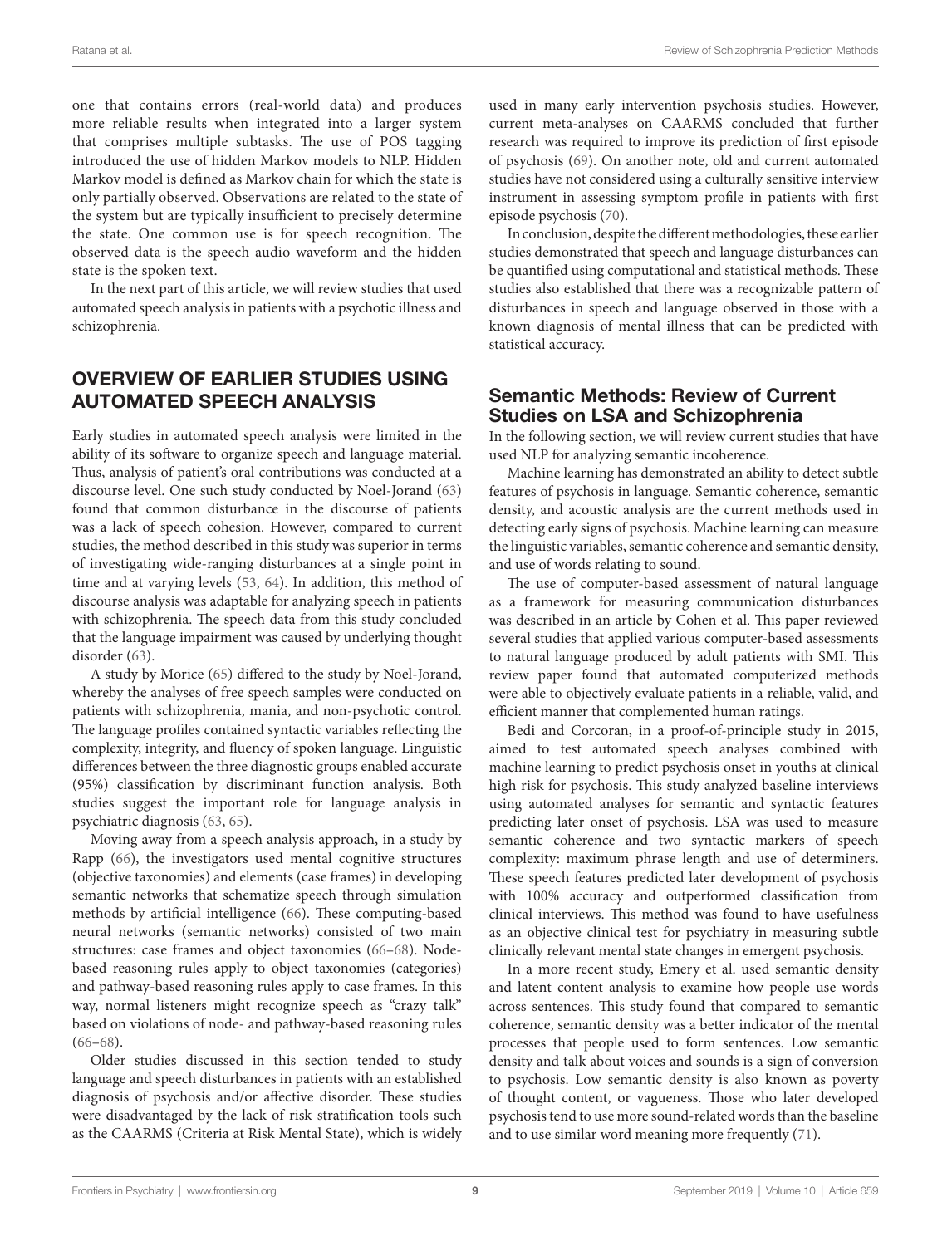In the following section, we will review studies on acoustic analysis.

# Non-Semantic Methods: Review of Current Studies on Acoustic Analysis

Acoustic analysis is a computational method of analysis of the non-verbal aspects of speech features, non-semantic. Despite its existence for decades, application in research of SMI was modest. However, there is evidence that non-language neurocognitive abilities, for example, attention and acoustic measures of speech production and variability, were correlated with each other in patients with schizophrenia, schizotypal personality (a personality disorder characterized by paranoia and social anxiety, and by beliefs, behavior, and ways of speaking that are considered odd or eccentric), depression, and bipolar disorders (mental disorder marked by periods of elevation and depression and in extreme phases characterized by psychosis) ([72,](#page-13-30) [73\)](#page-13-31). The following key studies discussed in this section examine acoustic analysis as a computational technique of analysis of the nonverbal aspect of speech features and how its abnormalities in schizophrenia are measured.

Emotional expression is an essential function for daily life that can be severely affected in some psychological disorders. Laboratory-based procedures designed to measure prosodic expression from natural speech have shown early promise for measuring individual differences in emotional expression but have yet to produce robust within-group prosodic changes across various evocative conditions. Use of evocative slides organized according to either a dimensional (e.g., high and low arousal pleasant, unpleasant, and neutral valence) or a categorical (e.g., fear, surprise, happiness) model produced robust changes in subjective state but only negligible change in prosodic expression. Alternatively, speech from the recall of autobiographical memories resulted in meaningful changes in both subjective state and prosodic expression ([74\)](#page-13-32).

Vocal expression is disrupted to some extent in psychiatric conditions. Cohen, in a study on vocal acoustic analysis as a biometric indicator of information processing, suggests that variability in vocal expression reflects availability of online resources (working memory and attention). This study aimed to establish the link between vocal expression and information processing in healthy adults. By using automated computerized analysis to measure vocal expressions, this study found that increased processing load resulted in longer pauses, fewer utterances, and greater overall silence and less variability in frequency and intensity levels. This study provided important information for the development of inexpensive automated non-invasive biometric measure of information processing ([54](#page-13-13)).

Abnormalities in nonverbal communication are a hallmark of schizophrenia. Using statistical methods such as principal component analysis (PCA), Cohen et al. a) identified independent vocal expression measures from a large set of variables, b) quantified how patients with schizophrenia are abnormal with respect to these variables, c) evaluated the impact of demographic and contextual factors (e.g., study site, speaking task), and d) examined the relationship between clinically rated psychiatric symptoms and vocal variables. PCA identified seven independent markers of vocal expression. Most of these vocal variables varied considerably as a function of context and many were associated with demographic factors. After controlling for context and demographics, there were no meaningful differences in vocal expression between patients and controls. Within patients, vocal variables were associated with a range of psychiatric symptoms though only pause length was significantly associated with clinically rated negative symptoms ([75\)](#page-13-33).

Measuring negative symptoms in schizophrenia is crucial for treating schizophrenia. A study by Cohen that used computerized analysis to measure patient speech showed that it was possible to measure flat affect, alogia, and anhedonia (positive emotion) using lexical–analytical software. These measures were examined in their relationship to clinically rated negative symptoms and social functioning, using natural speech samples that were analyzed for clinically rated flat affect and without flat affect. Computer-based inflection and speech rate measures were able to discriminate patients with flat affect from controls, and the computer-based measure of alogia and negative emotion significantly discriminated the flat and non-flat patients. Both the computer and clinical measures of positive emotion/anhedonia corresponded to functioning impairments [\(76](#page-13-34)).

In another study, Cohen improved the methodology in measuring emotional expression. Emotional expression in daily living is important and can be disrupted in many psychological disorders (e.g., schizophrenia). The present study examined the Computerized assessment of Affect from Natural Speech (CANS), a laboratory-based procedure that was designed to measure both lexical and prosodic expression from natural speech across a range of evocative conditions. Lexical and prosodic expression variables significantly changed across these conditions, providing support for using the CANS in further laboratory research [\(77\)](#page-13-35).

In another study, Cohen compared degree of speech characteristics that were a reflection of psychiatric symptoms versus neurocognitive deficits. Diminished expressivity is a poorly understood, but important construct for a range of mental diseases. In the present study, Cohen used computerized acoustic analysis of natural speech to understand diminished expressivity in patients with schizophrenia and mood disorders. The method used was speech samples in response to a variety of laboratory stimuli and completed neuropsychological batteries assessing a range of abilities. For both the schizophrenia and mood disorder groups, attentional coding deficits were significantly correlated with increased pause time (at large effect size levels) and, for the schizophrenia group only, reduced prosody (also at a large effect size level). For the mood disorder but not the schizophrenia group, increased average pause time was also significantly associated with neurocognitive deficits on a range of other tests (medium to large effect size levels). Psychiatric symptoms were not significantly associated with speech characteristics for either group (generally, negligible effect sizes). These results suggest that there is a link between expressivity and neurocognitive dysfunctions for both patients with schizophrenia and mood disorders ([78,](#page-13-36) [79](#page-13-37)).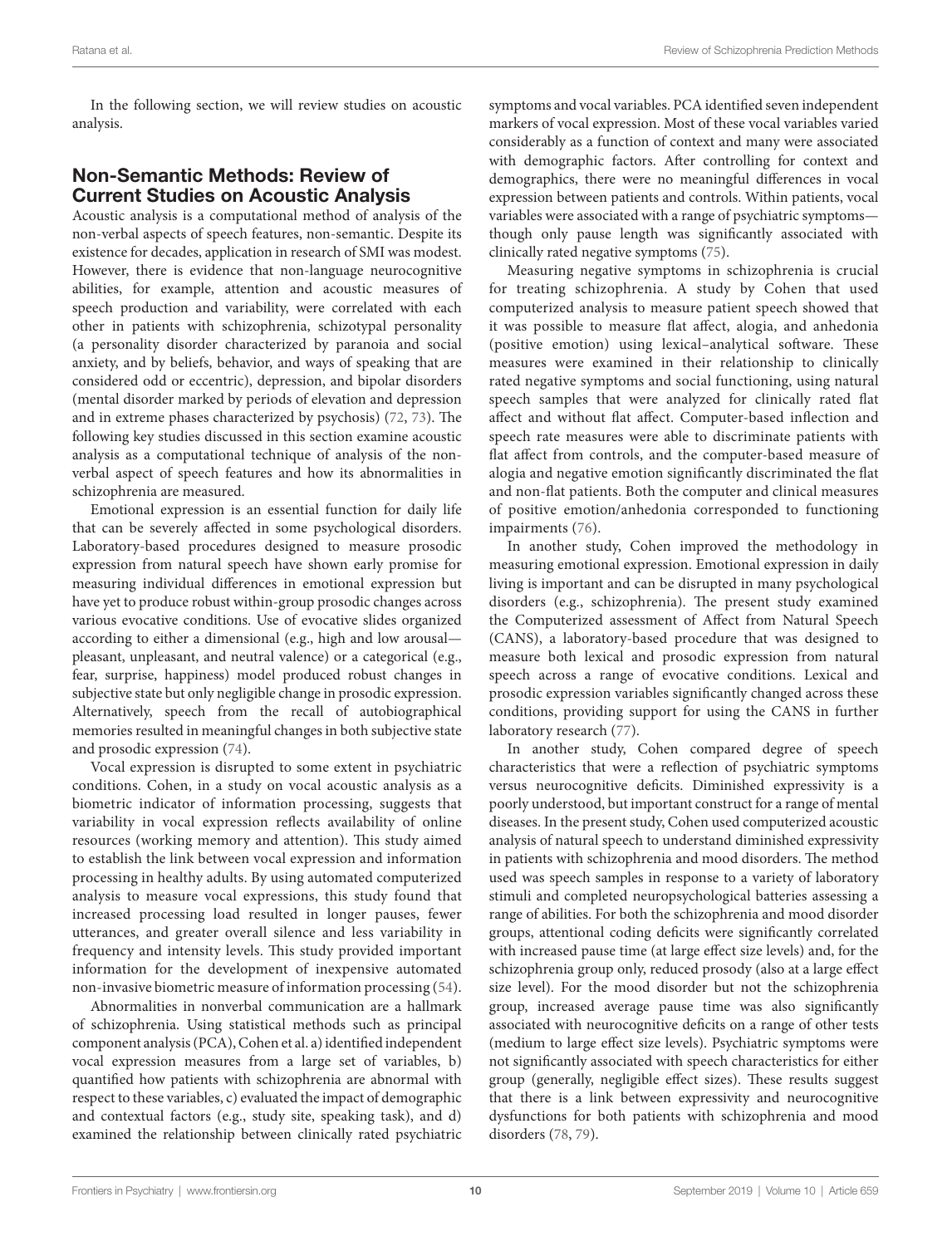Kessing ([72](#page-13-30)) used voice analysis as an objective marker in bipolar disorder. This study found that changes in speech were sensitive and a valid measure of bipolar disorder. In this study, voice features were derived from behavioral smartphone data and electronic self-monitoring smartphone data. The statistical analysis used was based on random forest algorithm ([72\)](#page-13-30). The study found voice features as accurate, sensitive, and specific in the classification of manic or mixed state [\(72](#page-13-30)). Mota [\(80\)](#page-13-38) also quantified difference in speech related to psychosis based on acoustics, which was recorded and represented as a graph. Compared to Kessing's method of statistical analysis of different psychiatric disorders, the study by Mota used oral interviews as objective markers in making the differential diagnosis.

Reily ([66](#page-13-25)) conducted acoustic and temporal analysis of speech in search for potential biomarkers for schizophrenia. This study had 39 patients with schizophrenia and 18 controls who were digitally recorded reading aloud an emotionally neutral text passage from a children's story. From these recordings, temporal, energy, and vocal pitch features were automatically extracted. A classifier based on linear discriminant analysis ([81](#page-13-39)) was used to differentiate between controls and patients with schizophrenia. The recordings showed that it was possible to differentiate patients with schizophrenia from control based on speech pause related parameters with 79.4% accuracy. The automated nature of this procedure also meant that near-perfect test–retest reliability can be expected for the same speech sample.

The studies we have discussed in this section used different methods of acoustic analysis, which indicates that measurement of incoherence is complex and cannot be reduced to a single method ([66,](#page-13-25) [80\)](#page-13-38). Conclusively, in these studies, automated acoustic analysis of speech was considered reliable and valid. Such findings have fueled theories that reductions in speech production and speech variability was a hallmark of neurocognitive dysfunction.

# REVIEW OF CURRENT STUDIES USING SPEECH GRAPHS

Speech graph is another method of computational characterization of mental states. This method models co-occurring patterns between successive spoken words [\(82\)](#page-13-40). The theoretical underpinning of this theory is based on mathematical structures used to model pairwise relations between objects. A graph is made up of vertices, nodes, or points connected by edges, arcs, and lines. The strength of this method is that it can be generalized to any language. The following studies describe the computational methods used to characterize abnormal mental states based on graph theory that were done in native Portuguese and translated to English.

In a study by Mota ([83\)](#page-13-41), speech dysfunction was measured using speech graph. Using complex network models, derived from graph theory, different aspects of non-pathological language were studied. A speech graph in this study represented a network with nodes connected by edges. In the case of language, nodes correspond to words and edges correspond to semantic and grammatical relationships. The interpretation of a graph's meaning depended on what was being represented. However, the quantification of its structure sheds light on the relationship between language and altered mental states. In this study, the issue of classification accuracy was addressed by comparing the group classification obtained by the Node Base (NB) model with four other binary classifiers: Radial Basis Function (RBF) [\(83](#page-13-41)), Multi-Layer Perceptron (MLP) [\(83](#page-13-41)), Support Vector Machine (SVM) ([83\)](#page-13-41), and Decision Tree (DT) [\(83](#page-13-41)).

In another study by Mota [\(80](#page-13-38)), by analyzing the structural randomness of speech graph, connectedness was found to be decreased in schizophrenia. It provided a quantitative measurement of word salad as a fragmentation index (that tightly correlated with negative symptoms and predicted schizophrenia diagnosis during first clinical contact of recent-onset psychosis).

In a more recent study by Mota ([84\)](#page-13-42), the quantitative analysis of speech graphs complemented standard psychometric rating tools, as it resulted in an accurate sorting of schizophrenics and manics. Overall, the results point to automated psychiatric diagnosis based not on "what is said," but on "how it is said." Binary classifiers based on speech graph measures sorted schizophrenics from manics with up to 93.8% sensitivity and 93.7% specificity. In contrast, sorting based on the scores of two standard psychiatric scales (BPRS and PANSS) reached only 62.5% of sensitivity and specificity. The results demonstrate that alterations of the thought process manifested in the speech of psychotic patients can be objectively measured using graph-theoretical tools, developed to capture specific features of the normal and dysfunctional flow of thought, such as divergence and recurrence.

A limitation of the computational method in the studies by Mota et al. was that the issue of index severity was not factored into the classification [\(80,](#page-13-38) [83](#page-13-41), [84](#page-13-42)).

Speech graphs have been shown to have high specificity and sensitivity for quantification of language dysfunction. However, despite this, the issue of dimensionality and taxonomy with machine learning algorithms remains a concern. Application of clustering algorithms to stratify psychiatric disorders poses problems as participants may not belong to any class. In addition, there is the question as to whether healthy participants should be clustered separately or included with other patients. Within the classification itself, some classes may be small or not well defined.

In the next few studies, we will briefly describe how Mota et al. linked age, level of education, and psychiatric state and subsequently used speech graph to analyze literary texts. By mapping out these links, Mota identified education as a cultural marker and drew correlation with psychopathology.

Discourse or spoken communication according to a study by Mota varies with age and level of education and psychiatric state. This study described the use of word graphs that have shown to provide behavioral markers of formal thought disorder in psychosis. This was achieved by tracking literacy acquisition in children with typical development. In this study, subjects with psychosis did not show dynamics in speech changes and present at adulthood a child-like discourse structure. Typical subjects increase the range of word recurrence over school years but the same feature in subjects with psychosis resists education ([85\)](#page-14-1).

Another study examined the relationship between memory and early school performances. Using graph theory, the link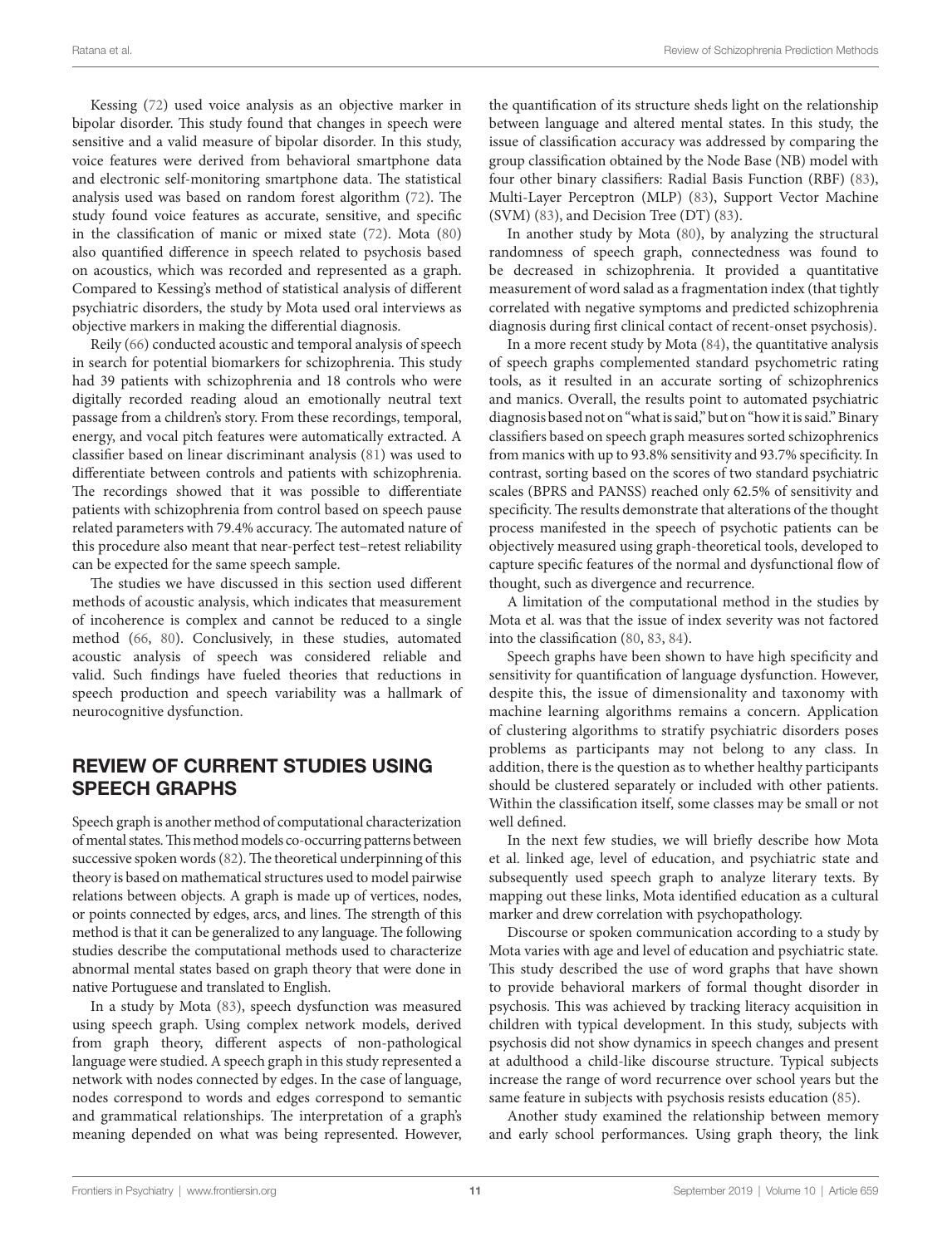between the structure of children's memories and their cognitive or academic performances was measured. Theory of mind correlated positively with word diversity and word-to-word connectivity and negatively with word recurrence ([86](#page-14-2)).

A characteristic feature of psychosis is the prominence of loosened associative links in thought processes. Assessing this aspect of thought disorder is difficult as there are no markers that can reliably track the physiological effects of treatment in reducing thought disorders. A study by Palaniyappan et al. found that automated speech graph was able to reliably quantify structural speech disorganization. This study found that using structural and functional imaging, speech dysconnectivity and psychosis were due to neurodevelopmental deficits [\(87](#page-14-3)).

The above studies by Mota and others have demonstrated that discourse varies with age, education, psychiatric state, and time periods. However, the cultural dynamics of discourse structure remain to be quantitatively characterized. This study examined word graphs from verbal reports and literary texts spanning 5,000 years. In healthy subjects' lexical diversity, graph size and long-range recurrence departed from initial near-random levels through a monotonic asymptotic increase across ages while short-range recurrence showed a corresponding decrease. These changes were explained by education and suggest a hierarchical development of discourse structure. In literature, monotonic asymptotic changes over time were remarkable. This study described Bronze Age texts as structurally similar to childish or psychotic discourses. However, in the period of cultural change, the subsequent texts show health adult pattern ([84](#page-13-42), [90](#page-14-0)).

To conclude, although speech graph methodology has been able to study discourse of different cultures through literary texts, more research is needed before generalizing this approach to indigenous cultures that are rich in oral and visual knowledge systems and mapping the link between indigenous education in pre-school, cognitive development, speech connectivity, and risk of developing psychosis.

# **DISCUSSION**

The comprehensive review of current and past literature has highlighted the developments of advanced computer technology, specifically in the field of NLP and its application in psychiatric diagnoses. At a theoretical level, the results from these studies provide evidence for some of the hypotheses in schizophrenia and language dysfunction research. The cross-cultural studies have highlighted the importance of thought-implicit language and the connections between the systems underlying emotions and the various language and paralanguage processes.

Computational studies reviewed in this article were based on the concept that the computer system and method takes as an input a set of grammar and lexical items and generates an output that consists of semantic representations of disordered mental states. The methodology in these studies was conditioned by lexical and pragmatism rather than a language model that was based on structural factors as distinct from grammatical constructions based on the English language.

A key finding from these cross-cultural studies was the contentious subject of language relativity. These studies have highlighted the importance of thought-implicit language and the connections between the systems underlying emotions and various languages with space and time and how it shapes the manifestation of psychosis and schizophrenia. This leads to the next interesting finding in these cross-cultural studies of the role of culture itself. Culture in itself is a hierarchical semiotic system that consists of a set of functions correlated to linguistic codes used by social groups to maintain "coherence and cohesion." This hierarchy system is based on subject, value system, and the world in which the subject is embedded. Thus, "coherence and cohesion" in this context differs significantly to the term "coherence and cohesion" derived from linguistic theory. The relevance of this perspective of indigenous communities could be further understood based on Kincaid's convergence theory of communication, self-organization, and cultural evolution. Group-level boundaries are established by (and measured by) the flow of information through communication networks—both interpersonal and mass media linkages. The degree of cognitive, cultural convergence within a given group, organization, or society is determined by the extent to which its members share the same information over time [\(88](#page-14-4)). Hence, grammar of a particular language is not highly abstract or a static competencedriven system of knowledge. Instead, it is an emergent dynamic set of communicative discursive practices preferred in that linguistic community. Some of the discourse is highly grammaticalized and other parts are subject to varying degrees of conventionalization [\(88](#page-14-4)).

Western thinking distinguishes between the spoken word and emotions; Maori don't draw such sharp distinction. Health is viewed as an interrelated phenomenon rather than an intrapersonal one. Healthy thinking is an integrative one, not analytical; explanations come from outside rather than inside. [\(89](#page-14-5)). Thus, concepts such as cognitive deficits and positive symptoms may take the form of an indigenous-based explanation that may not necessarily have a pathological basis.

These computational methods may well be a circuitous method in understanding the importance of expression of feelings and thoughts. Maori thinking and other indigenous cultures can be described as holistic. Understanding occurs less by division into smaller parts and the analytical approach than by synthesis into wider contextual systems so that any recognition of similarities is based on comparisons at a higher level of organization [\(89\)](#page-14-5).

Another finding we felt was of importance was the need to extract psychological theory of cognition and consciousness from indigenous worldviews. This would form the basis of understanding how theories of cognition and consciousness in indigenous cultures relate to Western theorizing and research specifically in psychosis and schizophrenia research (the potential to modify and redefine existing Western concepts of cognition and linguistic theories).

As increasingly identifying psychosis and schizophrenia becomes less of a focus and more about meanings and outcomes and given that indigenous cultures hold different views about psychosis and spirituality with unclear boundaries, machine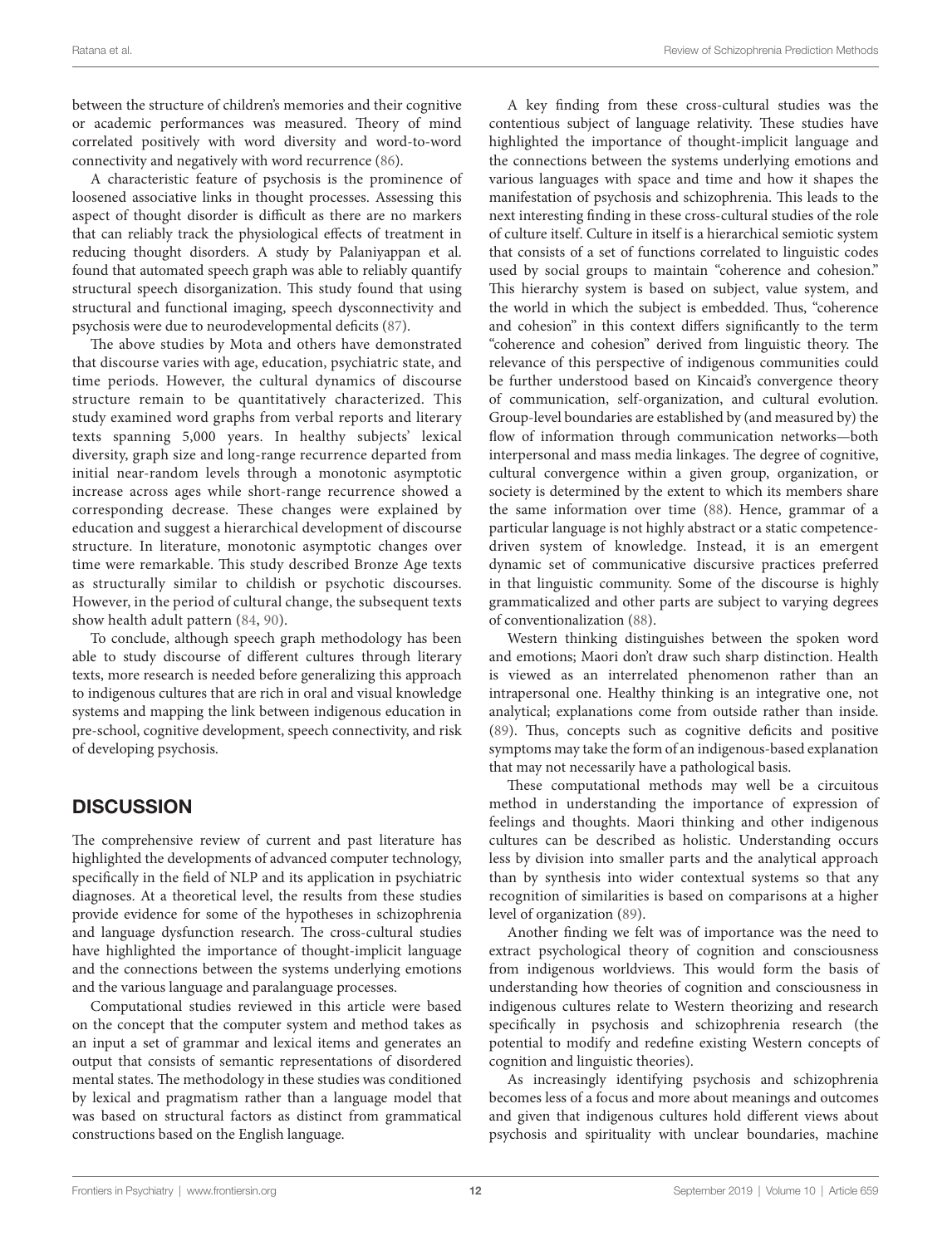learning methods of screening will further assist with prediction and classification situations ([92\)](#page-14-6). In conclusion, it is evident that through critical discourse with indigenous communities, there is a need to develop indigenous research methods that can integrate social psychology, culture, and neuroscience and accommodate computational methods that can address at a computational level how psychosis and schizophrenia can be operationalized at an algorithmic level.

## **REFERENCES**

- <span id="page-12-0"></span>1. Bürgy M. The concept of psychosis: historical and phenomenological aspects. *Schizophr Bull* (2008) 34(6):1200–10. doi: [10.1093/schbul/sbm136](https://doi.org/10.1093/schbul/sbm136)
- <span id="page-12-1"></span>2. Beer MD. Psychosis: a history of the concept. *Compr Psychiatry* (1996) 37(4):273–91. doi: [10.1016/S0010-440X\(96\)90007-3](https://doi.org/10.1016/S0010-440X(96)90007-3)
- <span id="page-12-2"></span>3. John R. Can poverty drive you mad? 'Schizophrenia', socio-economic status and the case for primary prevention. *NZ J Psychol* (2010) 39(2):7–19. doi: [10.1080/09638280500384168](http://doi.org/10.1080/09638280500384168)
- <span id="page-12-3"></span>4. Soares-Weiser K, Maayan N, Bergman H, Davenport C, Kirkham AJ, Grabowski S, et al. First rank symptoms for schizophrenia (Cochrane diagnostic test accuracy review). *Schizophr Bull* (2015) 41(4):792–4. doi: [10.1093/schbul/sbv061](https://doi.org/10.1093/schbul/sbv061)
- <span id="page-12-4"></span>5. Kumari S, Malik M, Florival C, Manalai P, Sonje S. An assessment of five (PANSS, SAPS, SANS, NSA-16, CGI-SCH) commonly used symptoms rating scales in schizophrenia and comparison to newer scales (CAINS, BNSS). *J Addict Res Ther* (2017) 8(3):324. doi: [10.4172/2155-6105.1000324](https://doi.org/10.4172/2155-6105.1000324)
- <span id="page-12-5"></span>6. Kline E, Schiffman J. Psychosis risk screening: a systematic review. *Schizophr Res* (2014) 158(1–3):11–8. doi: [10.1016/j.schres.2014.06.036](https://doi.org/10.1016/j.schres.2014.06.036)
- <span id="page-12-6"></span>7. Mamaha D, Musa A, Mutiso VN, Owoso A, Abdallah AB, Cottler LB, et al. Characterizing psychosis risk traits in Africa: a longitudinal study of Kenyan adolescents. *Schizophr Res* (2016) 176(2–3):340–8. doi: [10.1016/j.](https://doi.org/10.1016/j.schres.2016.08.004) [schres.2016.08.004](https://doi.org/10.1016/j.schres.2016.08.004)
- <span id="page-12-7"></span>8. Fulford D, Pearson R, Stuart BK, Fisher M, Mathalon DH, Vinogradov S, et al. Symptom assessment in early psychosis: the use of well-established rating scales in clinical high-risk and recent-onset populations. *Psychiatry Res* (2014) 220(3):1077–83. doi: [10.1016/j.psychres.2014.07.047](https://doi.org/10.1016/j.psychres.2014.07.047)
- <span id="page-12-8"></span>9. Reed GM, Correia. JM, Esparza. P, Saxena. S, Maj M. The WPA-WHO global survey of psychiatrists' attitudes towards mental disorders classification. *World Psychiatry* (2011) 10(2):118–31. doi: [10.1002/j.2051-5545.2011.tb00034.x](https://doi.org/10.1002/j.2051-5545.2011.tb00034.x)
- <span id="page-12-9"></span>10. Covington MA, He C, Brown C, Naçi L, McClain JT, Fjordbak BS, et al. Schizophrenia and the structure of language: the linguist's view. *Schizophr Res* (2005) 77(1):85–98. doi: [10.1016/j.schres.2005.01.016](https://doi.org/10.1016/j.schres.2005.01.016)
- <span id="page-12-10"></span>11. Seeman MV. Analysis of psychotic language—A review. *Dis Nerv Syst* (1970) 31.
- <span id="page-12-11"></span>12. Manschreck TC, Maher BA, Rucklos ME, White MT. The predictability of thought disordered speech in schizophrenic patients. *Br J Psychiatry* (1979) 134(6):595–601. doi: [10.1192/bjp.134.6.595](https://doi.org/10.1192/bjp.134.6.595)
- <span id="page-12-12"></span>13. Chaika E, Lambe RA. Cohesion in schizophrenic narratives, revisited. *J Commun Disord* (1989) 22(6):407–21. doi: [10.1016/0021-9924\(89\)90034-8](https://doi.org/10.1016/0021-9924(89)90034-8)
- <span id="page-12-13"></span>14. Chaika E, Lambe R. The locus of dysfunction in schizophrenic speech. *Schizophr Bull* (1985) 11(1):8–15. doi: [10.1093/schbul/11.1.8](https://doi.org/10.1093/schbul/11.1.8)
- <span id="page-12-14"></span>15. Rochester S, Martin JR. Thought disorder and language use in schizophrenia. In *Crazy Talk*. Boston, MA: Springer (1979) p. 1–54.
- <span id="page-12-15"></span>16. Hoffman RE, Sledge W. An analysis of grammatical deviance occurring in spontaneous schizophrenic speech. *J Neurolinguistics* (1988) 3(1):89–101. doi: [10.1016/0911-6044\(88\)90008-5](https://doi.org/10.1016/0911-6044(88)90008-5)
- <span id="page-12-16"></span>17. Walenski M, Weickert TW, Maloof CJ, Ullman MT. Grammatical processing in schizophrenia: evidence from morphology. *Neuropsychologia* (2010) 48(1):262–9. doi: [10.1016/j.neuropsychologia.2009.09.012](https://doi.org/10.1016/j.neuropsychologia.2009.09.012)
- 18. Rochester SR, Harris J, Seeman MV. Sentence processing in schizophrenic listeners. *J Abnorm Psychol* (1973) 82(2):350–6. doi: [10.1037/h0035146](https://doi.org/10.1037/h0035146)
- <span id="page-12-17"></span>19. Maher B. The language of schizophrenia: a review and interpretation. *Br J Psychiatry* (1972) 120(554):3–17. doi: [10.1192/bjp.120.554.3](https://doi.org/10.1192/bjp.120.554.3)
- <span id="page-12-18"></span>20. Gordinier SW, Docherty NM. Factor analysis of the Communication Disturbances Index. *Psychiatry Res* (2001) 101(1):55–62. doi: [10.1016/](https://doi.org/10.1016/S0165-1781(00)00239-0) [S0165-1781\(00\)00239-0](https://doi.org/10.1016/S0165-1781(00)00239-0)

# AUTHOR CONTRIBUTIONS

RR and HS conceived the presented review. RR and JK developed the theory and performed its articulation. HS and SP verified the analytical methods. JK encouraged RR to investigate the culture and psychiatric methods and HS and SP supervised the findings of this work. All authors discussed the results and contributed to the final manuscript.

- <span id="page-12-19"></span>21. Ditman T, Kuperberg GR. The time course of building discourse coherence in schizophrenia: an ERP investigation. *Psychophysiology* (2007) 44(6):991– 1001. doi: [10.1111/j.1469-8986.2007.00565.x](https://doi.org/10.1111/j.1469-8986.2007.00565.x)
- <span id="page-12-27"></span>22. Golberg TE, Aloia MS, Gourovitch ML, Missar D, Pickar D, Weinberg DR. Cognitive substrates of thought disorder, I: the semantic system. *Am J Psychiatry* (1998) 155(12):1671–6. doi: [10.1176/ajp.155.12.1671](https://doi.org/10.1176/ajp.155.12.1671)
- <span id="page-12-28"></span>23. Andreasen NJ, Powers PS. Overinclusive thinking in mania and schizophrenia. *Br J Psychiatry* (1974) 125(588):452–6. doi: [10.1192/bjp.125.5.452](https://doi.org/10.1192/bjp.125.5.452)
- <span id="page-12-20"></span>24. Flack W, Jr., Laird JD, Cavallaro LA. Emotional expression and feeling in schizophrenia: effects of specific expressive behaviors on emotional experiences. *J Clin Psychol* (1999) 55(1):1–20. doi: [10.1002/](https://doi.org/10.1002/(SICI)1097-4679(199901)55:1<1::AID-JCLP1>3.3.CO;2-B) [\(SICI\)1097-4679\(199901\)55:1<1::AID-JCLP1>3.3.CO;2-B](https://doi.org/10.1002/(SICI)1097-4679(199901)55:1<1::AID-JCLP1>3.3.CO;2-B)
- <span id="page-12-21"></span>25. Gutierrez ED, Cecchi G, Corcoran C, Corlett P. Using automated metaphor identification to aid in detection and prediction of first-episode schizophrenia, in *Proceedings of the 2017 Conference on Empirical Methods in Natural Language Processing* (2017). doi: [10.18653/v1/D17-1316](https://doi.org/10.18653/v1/D17-1316)
- <span id="page-12-22"></span>26. Zimmerer VC, Watson S, Turkington D, Ferrier IN, Hinzen W. Deictic and propositional meaning—New perspectives on language in schizophrenia. *Front Psychiatry* (2017) 8:17. doi: [10.3389/fpsyt.2017.00017](https://doi.org/10.3389/fpsyt.2017.00017)
- <span id="page-12-23"></span>27. Hinzen W, Rosselló J. The linguistics of schizophrenia: thought disturbance as language pathology across positive symptoms. *Front Psychol* (2015) 6:971. doi: [10.3389/fpsyg.2015.00971](https://doi.org/10.3389/fpsyg.2015.00971)
- <span id="page-12-24"></span>28. O'Leary DS, Flaum M, Kesler ML, Flashman LA, Arndt S, Andreasen NC. Cognitive correlates of the negative, disorganized, and psychotic symptom dimensions of schizophrenia. *J Neuropsychiatry Clin Neurosci* (2000) 12(1):4–15. doi: [10.1176/jnp.12.1.4](https://doi.org/10.1176/jnp.12.1.4)
- <span id="page-12-25"></span>29. Venables PH. *Input dysfunction in schizophrenia (progress in experimental personality research)*. Maher BA, editor. New York: Academic Press (1964). p. 1–42.
- <span id="page-12-26"></span>30. Cromwell RL. Assessment of schizophrenia. *Annu Rev Psychol* (1975) 26:593–619. doi: [10.1146/annurev.ps.26.020175.003113](https://doi.org/10.1146/annurev.ps.26.020175.003113)
- <span id="page-12-29"></span>31. Liddle PF, Morris D. Schizophrenic syndromes and frontal lobe performance. *Br J Psychiatry* (1991) 158:340–5. doi: [10.1192/bjp.158.3.340](https://doi.org/10.1192/bjp.158.3.340)
- <span id="page-12-30"></span>32. Bilder RM, Mukherjee S, Rieder RO. Symptomatic and neuropsychological components of defect states. *Schizophr Bull* (1985) 11:409–19. doi: [10.1093/](https://doi.org/10.1093/schbul/11.3.409) [schbul/11.3.409](https://doi.org/10.1093/schbul/11.3.409)
- <span id="page-12-31"></span>33. Abed RT, Abbas MJ. Can the new epidemiology of schizophrenia help elucidate its causation? *Ir J Psychol Med* (2014) 31:1–5. doi: [10.1017/](https://doi.org/10.1017/ipm.2014.2) [ipm.2014.2](https://doi.org/10.1017/ipm.2014.2)
- <span id="page-12-32"></span>34. Viswanath B, Chaturvedi SK. Cultural aspects of major mental disorders: a critical review from an Indian perspective. *Indian J Psychol Med* (2012) 34(4):306–12. doi: [10.4103/0253-7176.108193](https://doi.org/10.4103/0253-7176.108193)
- <span id="page-12-33"></span>35. Giridhar C, Kulhara P, Varma VK. Linguistic compentence in positive and negative subtypes of schizophrenia. *Indian J Psychiatry* (1992) 34(4):311–20.
- <span id="page-12-34"></span>36. Adewuya OA, Adewuya A. Predictability of speech and language in Nigerian patients with psychosis: a controlled study. *Psychiatry Res* (2006) 143(2–3): 199–204. doi: [10.1016/j.psychres.2005.09.008](https://doi.org/10.1016/j.psychres.2005.09.008)
- <span id="page-12-35"></span>37. Toppelberg CO, Oquendo M. Psychiatric evaluation in a second language. *Psychiatr Serv* (1996) 47(9):1001–2. doi: [10.1176/ps.47.9.1001-b](https://doi.org/10.1176/ps.47.9.1001-b)
- <span id="page-12-36"></span>38. Mete L, Schnurr PP, Rosenberg SD, Oxman TE, Doganer I, Sorias S. Language content and schizophrenia in acute phase Turkish patients. *Soc Psychiatry Psychiatr Epidemiol* (1993) 28(6):275–80. doi: [10.1007/BF00795907](https://doi.org/10.1007/BF00795907)
- <span id="page-12-37"></span>39. Terrazas-Carrillo E. *Psychopathology and bilingualism*. Cham: Springer (2017). p. 227–58. doi: [10.1007/978-3-319-64099-0\\_10](https://doi.org/10.1007/978-3-319-64099-0_10)
- <span id="page-12-38"></span>40. Seeman MV. Bilingualism and schizophrenia. *World J Psychiatry* (2016) 6(2):192–8. doi: [10.5498/wjp.v6.i2.192](https://doi.org/10.5498/wjp.v6.i2.192)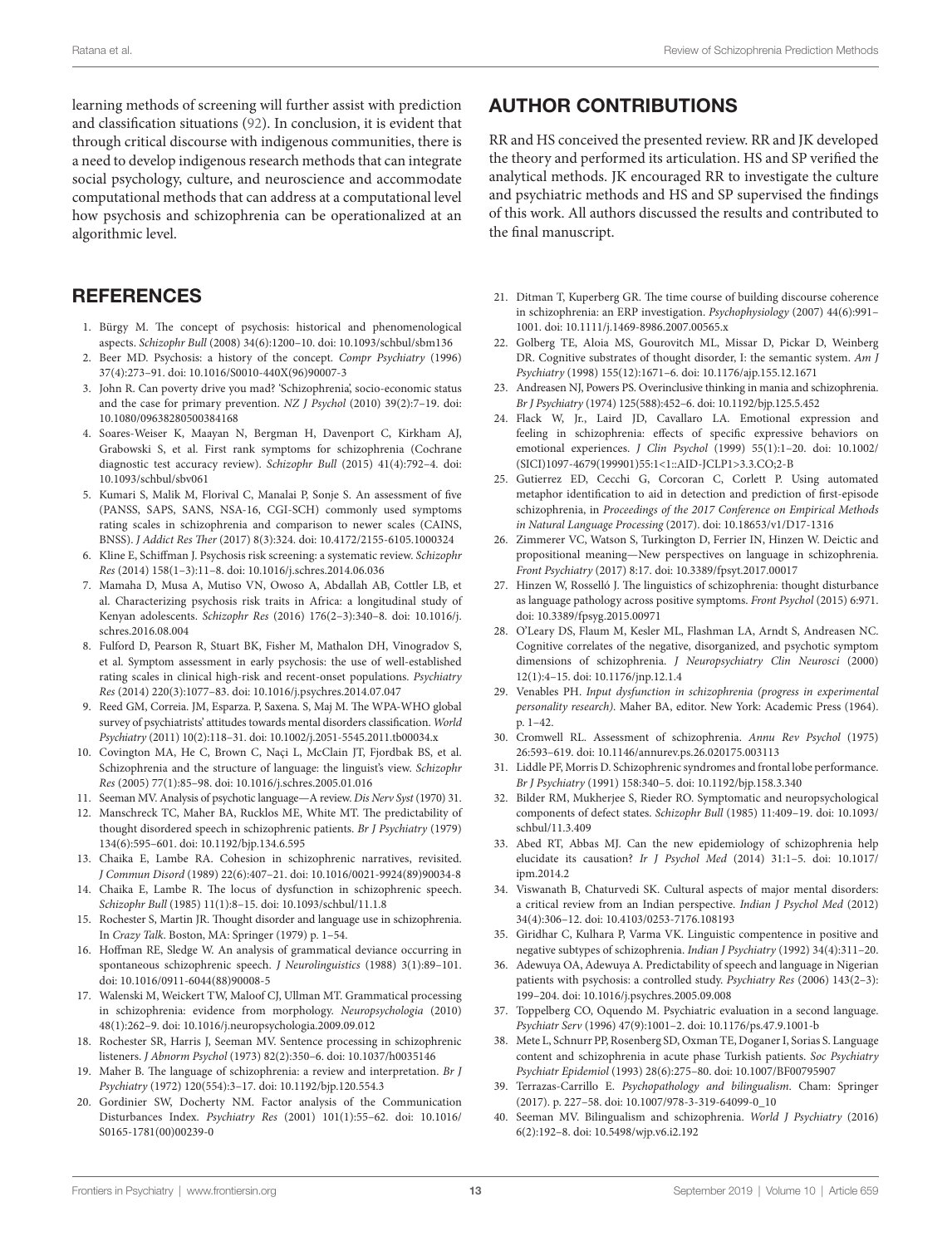- <span id="page-13-0"></span>41. Dugan JE. Second language acquisition and schizophrenia. *Sec Lang Res* (2014) 30(3):307–21. doi: [10.1177/0267658314525776](https://doi.org/10.1177/0267658314525776)
- <span id="page-13-1"></span>42. Southwood F, Schoeman R, Emsley R. Bilingualism and psychosis: a linguistic analysis of a patient with differential symptom severity across languages. *Southern Afr Linguistics Appl Lang Stud* (2009) 27(2):163–71. doi: [10.2989/SALALS.2009.27.2.4.867](https://doi.org/10.2989/SALALS.2009.27.2.4.867)
- <span id="page-13-2"></span>43. Hughes GW. Neuropsychiatric aspects of bilingualism: a brief review. *Br J Psychiatry* (1981) 139:25–8. doi: [10.1192/bjp.139.1.25](https://doi.org/10.1192/bjp.139.1.25)
- <span id="page-13-3"></span>44. Taitumu M, Read J, Mcintosh T. NgāWhakāwhitinga (standing at the crossroads): How Māori understand what Western psychiatry calls "schizophrenia". *Transcult Psychiatry* (2018) 55(2):153–77. doi: [10.1177/1363461518757800](https://doi.org/10.1177/1363461518757800)
- <span id="page-13-4"></span>45. Kake TR, Garrett N, Aonui MT. Cognitive neuropsychological functioning in New Zealand Māori diagnosed with schizophrenia. *Aust N Z J Psychiatry* (2016) 50(6):566–57. doi: [10.1177/0004867415607986](https://doi.org/10.1177/0004867415607986)
- <span id="page-13-5"></span>46. Badcock FA, Badcock JC. Memory for speech and voice identity in schizophrenia. *J Nerv Ment Dis* (2009) 197(12):887–9. doi: [10.1097/](https://doi.org/10.1097/NMD.0b013e3181c29a76) [NMD.0b013e3181c29a76](https://doi.org/10.1097/NMD.0b013e3181c29a76)
- <span id="page-13-6"></span>47. Shuttleworth-Edwards A, Kemp R, Rust A, Muirhead J, Hartman N, Radloff S. Cross-cultural effects on IQ test performance: a review and preliminary normative indications on WAIS-III test performance. *J Clin Exp Neuropsychol* (2004) 26(7):903–20. doi: [10.1080/13803390490510824](https://doi.org/10.1080/13803390490510824)
- <span id="page-13-7"></span>48. Xu S, Yang Z, Chakraborty D, Tahir Y, Maszczyk T, Victoria CYH, et al. Automated lexical analysis of interviews with schizophrenic patients. *Res Gate* (2018) 1–5. doi: [10.1109/ICDSP.2018.8631830](https://doi.org/10.1109/ICDSP.2018.8631830)
- <span id="page-13-8"></span>49. Yang L, Chen S, Chen CM, Khan F, Forchelli G, Javitt DC. Schizophrenia, culture and neuropsychology: sensory deficits, language impairments and social functioning in Chinese-speaking schizophrenia patients. *Psychol Med* (2012) 42(7):1485–94. doi: [10.1017/S0033291711002224](https://doi.org/10.1017/S0033291711002224)
- <span id="page-13-9"></span>50. Adams RA, Huys QJ, Roiser JP. Computational psychiatry: towards a mathematically informed understanding of mental illness. *J Neurol Neurosurg Psychiatry* (2016) 87(1):53–63. doi: [10.1136/jnnp-2015-310737](http://doi.org/10.1136/jnnp-2015-310737)
- <span id="page-13-10"></span>51. Huys QJ, Maia TV, Frank MJ. Computational psychiatry as a bridge from neuroscience to clinical applications. *Nat Neurosci* (2016) 19(3):404–13. doi: [10.1038/nn.4238](https://doi.org/10.1038/nn.4238)
- <span id="page-13-11"></span>52. Landauer TK, Foltz PW, Laham D. An introduction to latent semantic analysis. *Discourse Process* (1998) 25(2–3):259–84. doi: [10.1080/01638539809545028](https://doi.org/10.1080/01638539809545028)
- <span id="page-13-12"></span>53. Corcoran CM, Carrillo F, Fernandez-Slezak D, Bedi G, Klim C, Javitt DC, et al. Prediction of psychosis across protocols and risk cohorts using automated language analysis. *World Psychiatry* (2018) 17(1):67–75. doi: [10.1002/wps.20491](https://doi.org/10.1002/wps.20491)
- <span id="page-13-13"></span>54. Cohen AS, Elevag B. Automated computerized analysis of speech in psychiatric disorders. *Curr Opin Psychiatry* (2014) 27(3):203–9. doi: [10.1097/](https://doi.org/10.1097/YCO.0000000000000056) [YCO.0000000000000056](https://doi.org/10.1097/YCO.0000000000000056)
- <span id="page-13-14"></span>55. Kuperberg GR, Heckers S. Schizophrenia and cognitive function. *Curr Opin Neurobiol* (2000) 10:205–10. doi: [10.1016/S0959-4388\(00\)00068-4](https://doi.org/10.1016/S0959-4388(00)00068-4)
- <span id="page-13-15"></span>56. Kuperberg GR. Language in schizophrenia Part 1: an introduction. *Lang Linguist Compass* (2010) 4(8):576–89. doi: [10.1111/j.1749-818X.2010.00216.x](https://doi.org/10.1111/j.1749-818X.2010.00216.x)
- <span id="page-13-16"></span>57. Fan JW, Prasad R, Yabut RM, Loomis RM, Zisook DS, Mattison JE, et al. Part-of-speech tagging for clinical text: wall or bridge between institutions?, in *AMIA Annual Symposium Proceedings* (2011).
- <span id="page-13-17"></span>58. Brill E. A simple rule-based part of speech tagger, in ANLC '92 *Proceedings of the third conference on Applied natural language processing*, Trento, Italy (1992). doi: [10.3115/974499.974526](https://doi.org/10.3115/974499.974526)
- <span id="page-13-18"></span>59. Anwar W, Wang X, Li L, Wang X-L. A statistical based part of speech tagger for Urdu language, in *2007 International Conference on Machine Learning and Cybernetics*, Hong Kong, China (2007). doi: [10.1109/ICMLC.2007.4370739](https://doi.org/10.1109/ICMLC.2007.4370739)
- <span id="page-13-19"></span>60. Deleger L, Lingren T, Ni Y, Kaiser M, Stoutenborough L, Marsolo K, et al. Preparing an annotated gold standard corpus to share with extramural investigators for de-identification research. *J Biomed Inform* (2014) 50:173– 83. doi: [10.1016/j.jbi.2014.01.014](https://doi.org/10.1016/j.jbi.2014.01.014)
- <span id="page-13-20"></span>61. Otis K, Sagi E. Phonaesthemes: A corpus-based analysis, in *Proceedings of the Annual Meeting of the Cognitive Science Society*, Toronto, Atlanta (2008).
- <span id="page-13-21"></span>62. Everett D, Berlin B, Gonalves M, Kay P, Levinson S, Pawley A, et al. Cultural constraints on grammar and cognition in Pirahã: another look at the design features of human language. *Curr Anthropol* (2005) 46(4):621–46. doi: [10.1086/431525](https://doi.org/10.1086/431525)
- <span id="page-13-22"></span>63. Noel-Jorand MC, Reinert M, Giudicelli S, Dassa D. A new approach to discourse analysis in psychiatry, applied to a schizophrenic patient's speech. *Schizophr Res* (1997) 25(3):183–98. doi: [10.1016/S0920-9964\(97\)00022-4](https://doi.org/10.1016/S0920-9964(97)00022-4)
- <span id="page-13-23"></span>64. Bedi G, Carrillo F, Cecchi GA, Slezak DF, Sigman M, Mota NB, et al. Automated analysis of free speech predicts psychosis onset in highrisk youths. *Nat Psychiatr J Schizophr* (2015) 1:15030. doi: [10.1038/](https://doi.org/10.1038/npjschz.2015.30) [npjschz.2015.30](https://doi.org/10.1038/npjschz.2015.30)
- <span id="page-13-24"></span>65. Morice RD, Ingram JCL. Language analysis in schizophrenia: diagnostic implications. *Aust N Z J Psychiatry* (1982) 16(2):11–21. doi: [10.3109/00048678209161186](https://doi.org/10.3109/00048678209161186)
- <span id="page-13-25"></span>66. Rapcan V, D'Arcy S, Yeap S, Afzal N, Thakore J, Reily RB. Acoustic and temporal analysis of speech: a potential biomarker for schizophrenia. *Med Eng Phys* (2010) 32(9):1074–9. doi: [10.1016/j.medengphy.2010.07.013](https://doi.org/10.1016/j.medengphy.2010.07.013)
- 67. Sun R. Robust reasoning: integrating rule-based and similarity-based reasoning. *Artif Intell* (1995) 75(2):241–95. doi: [10.1016/0004-3702\(94\)](https://doi.org/10.1016/0004-3702(94)00028-Y) [00028-Y](https://doi.org/10.1016/0004-3702(94)00028-Y)
- <span id="page-13-26"></span>68. Cabana A, Valle-Lisboa J, Elvevåg B, Mizraji E. Detecting order–disorder transitions in discourse: implications for schizophrenia. *Schizophr Res* (2011) 131(1–3):157–64. doi: [10.1016/j.schres.2011.04.026](https://doi.org/10.1016/j.schres.2011.04.026)
- <span id="page-13-27"></span>69. Oliver D, Kotlicka-Antczak M, Minichino A, Spada G, Mcguire P, Fusar-Poli P. Meta-analytical prognostic accuracy of the Comprehensive Assessment of at Risk Mental States (CAARMS): the need for refined prediction. *Eur Psychiatry* (2018) 49:62–8. doi: [10.1016/j.eurpsy.2017.10.001](https://doi.org/10.1016/j.eurpsy.2017.10.001)
- <span id="page-13-28"></span>70. Zandi T, Havenaar JM, Limburg-Okken AG, Van Es H, Sidali S, Kadri N, et al. The need for culture sensitive diagnostic procedures. *Soc Psychiatry Psychiatr Epidemiol* (2008) 43(3):244–50. doi: [10.1007/s00127-007-0290-0](https://doi.org/10.1007/s00127-007-0290-0)
- <span id="page-13-29"></span>71. Rezaii N, Walker E, Wolff P. A machine learning approach to predicting psychosis using semantic density and latent content analysis. *NPJ Schizophr* (2019) 5(1):9. doi: [10.1038/s41537-019-0077-9](https://doi.org/10.1038/s41537-019-0077-9)
- <span id="page-13-30"></span>72. Faurholt-Jepsen M, Busk J, Frost M, Vinberg M, Christensen EM, Winther O, et al. Voice analysis as an objective state marker in bipolar disorder. *Transl Psychiatry* (2016) 6(7):e856. doi: [10.1038/tp.2016.123](https://doi.org/10.1038/tp.2016.123)
- <span id="page-13-31"></span>73. Chakraborty D, Xu S, Yang Z, Chua YHV, Tahir Y, Dauwels J, et al. Prediction of negative symptoms of schizophrenia from objective linguistic, acoustic and non-verbal conversational cues, in *2018 International Conference on Cyberworlds (CW)*, Singapore (2018). doi: [10.1109/CW.2018.00057](https://doi.org/10.1109/CW.2018.00057)
- <span id="page-13-32"></span>74. Elvevag B, Foltz PW, Weinberger DR, Golberg TE. Quantifying incoherence in speech: an automated methodology and novel application to schizophrenia. *Schizophr Res* (2007) 93(1–3):304–16. doi: [10.1016/j.schres.2007.03.001](https://doi.org/10.1016/j.schres.2007.03.001)
- <span id="page-13-33"></span>75. Cohen AS, Dinzeo TJ, Donovan NJ, Brown CE, Morrison SC. Vocal acoustic analysis as a biometric indicator of information processing: Implications for neurological and psychiatric disorders. *Psychiatry Res* (2015) 226(1):235–41. doi: [10.1016/j.psychres.2014.12.054](https://doi.org/10.1016/j.psychres.2014.12.054)
- <span id="page-13-34"></span>76. Cohen AS, Hong SL, Guevara A. Understanding emotional expression using prosodic analysis of natural speech: refining the methodology. *J Behav Ther Exp Psychiatry* (2010) 41(2):150–7. doi: [10.1016/j.jbtep.2009.11.008](https://doi.org/10.1016/j.jbtep.2009.11.008)
- <span id="page-13-35"></span>77. Cohen AS, Minor KS, Najolia GM, Hong SL. A laboratory-based procedure for measuring emotional expression from natural speech. *Behav Res Methods* (2009) 41(1):204–12. doi: [10.3758/BRM.41.1.204](https://doi.org/10.3758/BRM.41.1.204)
- <span id="page-13-36"></span>78. Cohen AS, Alpert M, Nienow TM, Dinzeo TJ, Docherty NM. Computerized measurement of negative symptoms in schizophrenia. *J Psychiatr Res* (2008) 42(10):827–36. doi: [10.1016/j.jpsychires.2007.08.008](https://doi.org/10.1016/j.jpsychires.2007.08.008)
- <span id="page-13-37"></span>79. Cohen AS, Kim Y, Najoliaa GM. Psychiatric symptom versus neurocognitive correlates of diminished expressivity in schizophrenia and mood disorders. *Schizophr Res* (2013) 146(0):249–53. doi: [10.1016/j.schres.2013.02.002](https://doi.org/10.1016/j.schres.2013.02.002)
- <span id="page-13-38"></span>80. Mota NB, Copelli M, Ribeiro S. Quantifying word salad: the structural randomness of verbal reports predicts negative symptoms and Schizophrenia diagnosis 6 months later. *arXiv* (2016) arXiv:1610.08566: 1–17.
- <span id="page-13-39"></span>81. Izenman AJ. *Linear discriminant analysis*, in *Modern Multivariate Statistical*. Techniques Cultural Evolution. New York, NY: Springer (2013) p. 237–80. doi: [10.1007/978-0-387-78189-1\\_8](https://doi.org/10.1007/978-0-387-78189-1_8)
- <span id="page-13-40"></span>82. Snow R, Jurafsky D, Ng AY, Semantic taxonomy induction from heterogenous evidence, in *ACL 2006, 21st International Conference on Computational Linguistics and 44th Annual Meeting of the Association for Computational Linguistics*, Sydney, Australia (2006). doi: [10.3115/1220175.1220276](https://doi.org/10.3115/1220175.1220276)
- <span id="page-13-41"></span>83. Mota NB, Vasconcelos NAP, Lemos N, Pieretti AC, Kinouchi O, Cecchi GA, et al. Speech graphs provide a quantitative measure of thought disorder in psychosis. *Public Library Sci One* (2012) 7(4):e34928. doi: [10.1371/journal.](https://doi.org/10.1371/journal.pone.0034928) [pone.0034928](https://doi.org/10.1371/journal.pone.0034928)
- <span id="page-13-42"></span>84. Mota NB, Copelli M, Ribeiro S. Thought disorder measured as random speech structure classifies negative symptoms and schizophrenia diagnosis